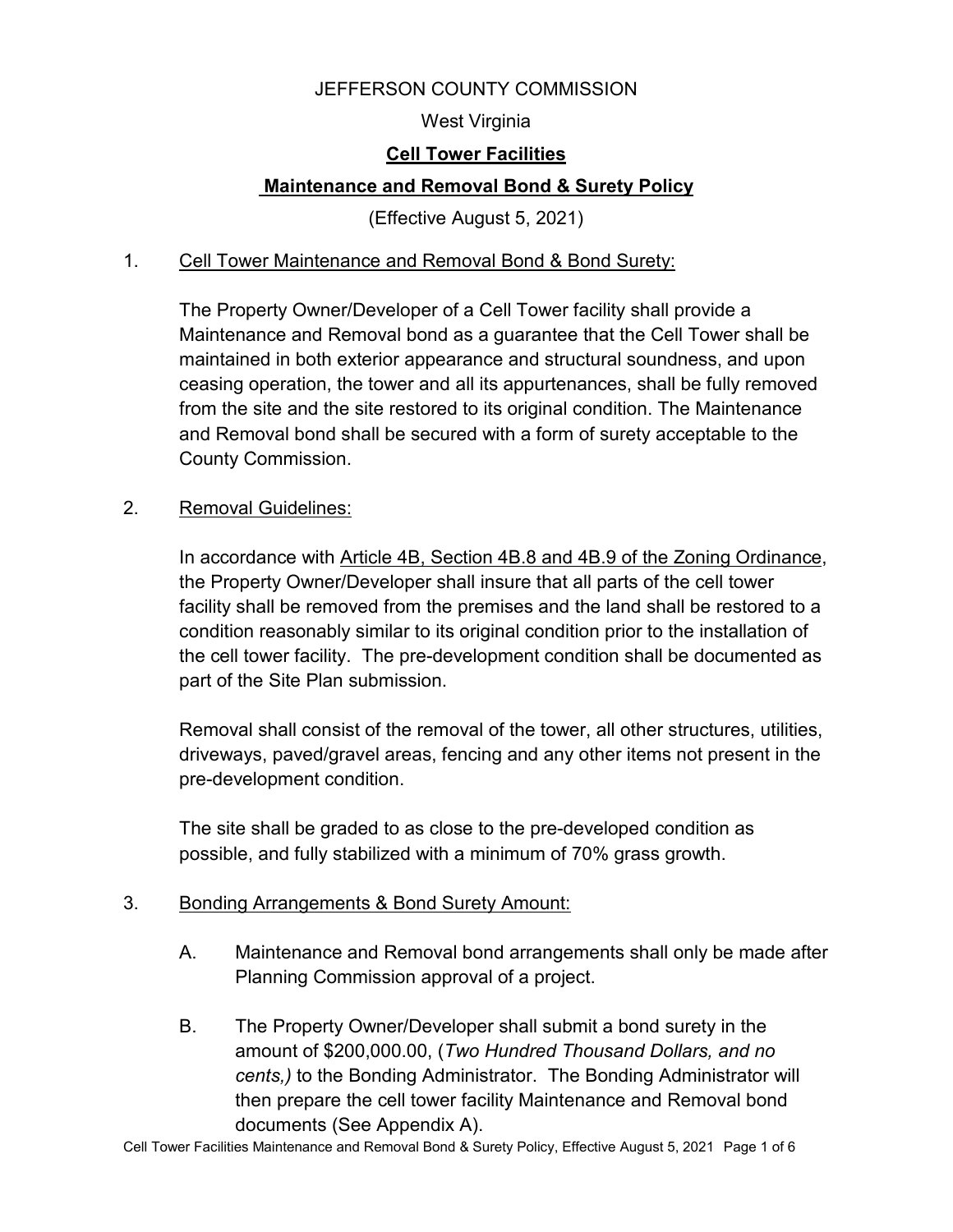Upon notification by the Bonding Administrator that the cell tower facility Maintenance and Removal Bond agreement and bond surety documents are in order and in accordance with this Cell Tower Facilities Maintenance and Removal Bond & Surety Policy, the County Commission President or County Administrator may affix their signature to the bond; this will constitute acceptance by the County Commission of Jefferson County. All such action shall be reported to the County Commission as an agenda information item at their next meeting.

The Maintenance and Removal bond agreement and bond surety shall be in place prior to issuance of building permits for the project.

#### 4. Length of Maintenance and Removal Bonds:

The Maintenance and Removal Bond must be in good standing for the life of the facility. The property owner shall insure that the bond is renewed, and that documentation of renewal is provided to the Bonding Administrator a minimum of 90 days prior to the expiration of the current bond.

The Chief County Engineer has the authority to reevaluate the bond amount if, in his judgement, the amount is no longer sufficient due to inflation or any other cost increases in associated work. Should the Chief County Engineer determine that the amount must be updated, the Property Owner/Developer shall provide a new surety in the required amount.

Failure to provide the renewed surety ninety (90) calendar days prior to expiration of the current surety, shall constitute a default on the bonding agreement and forfeiture of the bond surety.

#### 5. Approved Forms of Bond Surety:

- A. Acceptable forms of bond surety are limited as follows:
	- 1. Irrevocable Letter-of-Credit **(see Appendix B)** from any FDICinsured bank or lending institution within 150 miles of Charles Town, West Virginia; or
	- 2. Cash-in-Escrow **(see Appendix B)** that is escrowed at any FDIC-insured bank or lending institution within 150 miles of Charles Town, West Virginia; or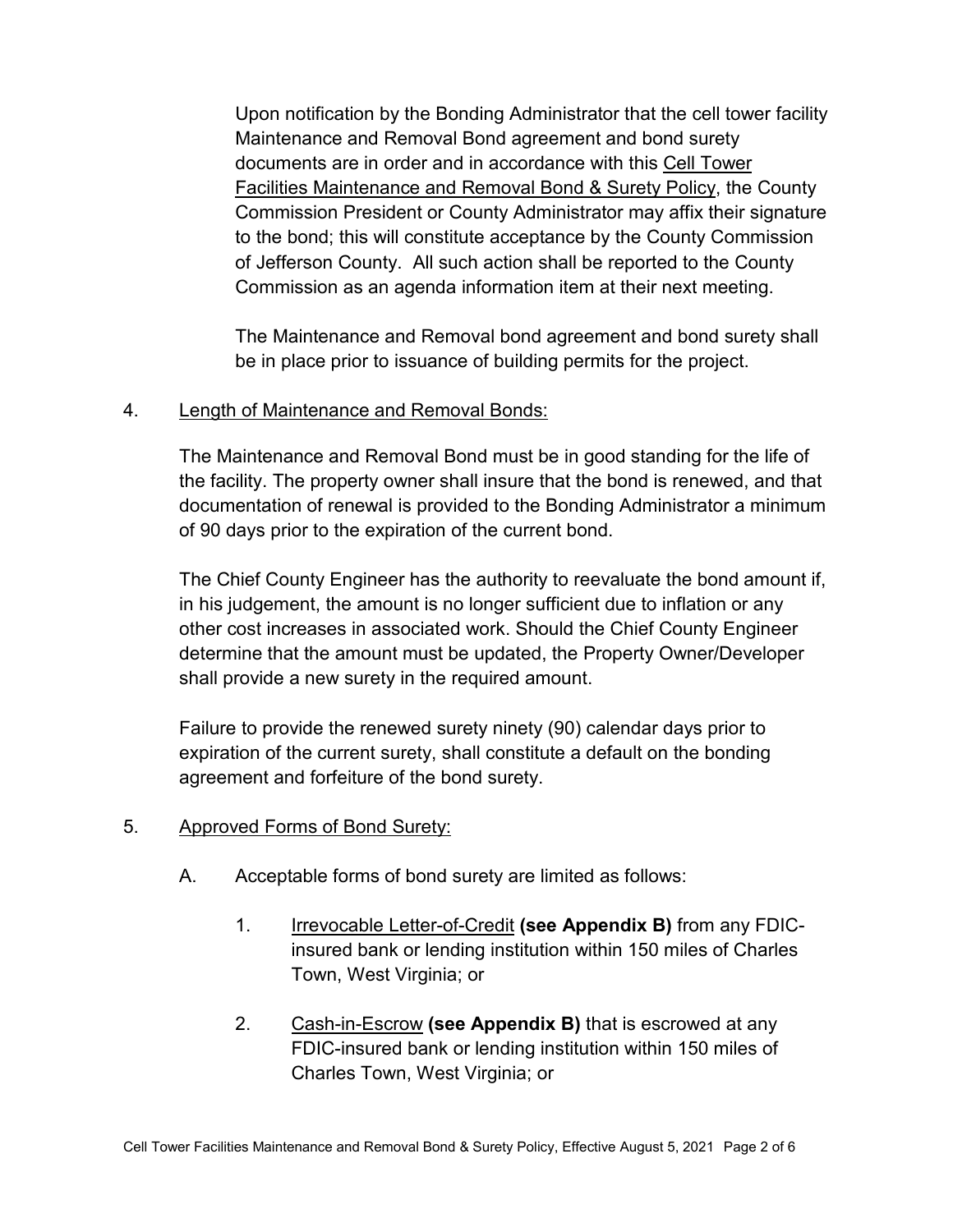- 3. Performance / Surety Bond **(see Appendix B)** from an acceptable surety bond provider shall be allowed.
- B. Surety documents shall be formatted as required by this policy unless other format is approved by the County Administrator or the County Commission in writing.

#### 6. Renewal of Bond Surety:

A. Irrevocable Letters-of-Credit:

The Property Owner/Developer, or surety provider, shall renew any letter of credit surety before it expires and provide evidence of renewal to the Bonding Administrator a minimum of ninety (90) calendar days prior to the surety's expiration date. It shall be the Owner/Developer's responsibility to monitor the expiration date and renew the letter of credit surety as required.

If within ninety (90) days in advance of the Termination Date, the County Commission has not been provided with a letter of credit in the place and stead of the Letter of Credit under the provisions of the Agreement, the County Commission of Jefferson County, West Virginia, may draw an amount not to exceed one-hundred percent (100%) of the amount of the Letter of Credit.

B. Cash-in-Escrow:

Surety in the form of cash-in-escrow will not have an expiration date and shall run for the duration of the Maintenance and Removal bond/project; but shall be subject to an increase in amount if deemed necessary by the Chief County Engineer.

C. Surety / Performance Bonds:

Surety in the form of a surety / performance bond shall be in effect for a minimum of five (5) years and shall automatically renew for additional minimum terms of five (5) years, unless, and until, the surety provider shall give ninety (90) calendar days prior written notice by certified mail, return receipt requested, to: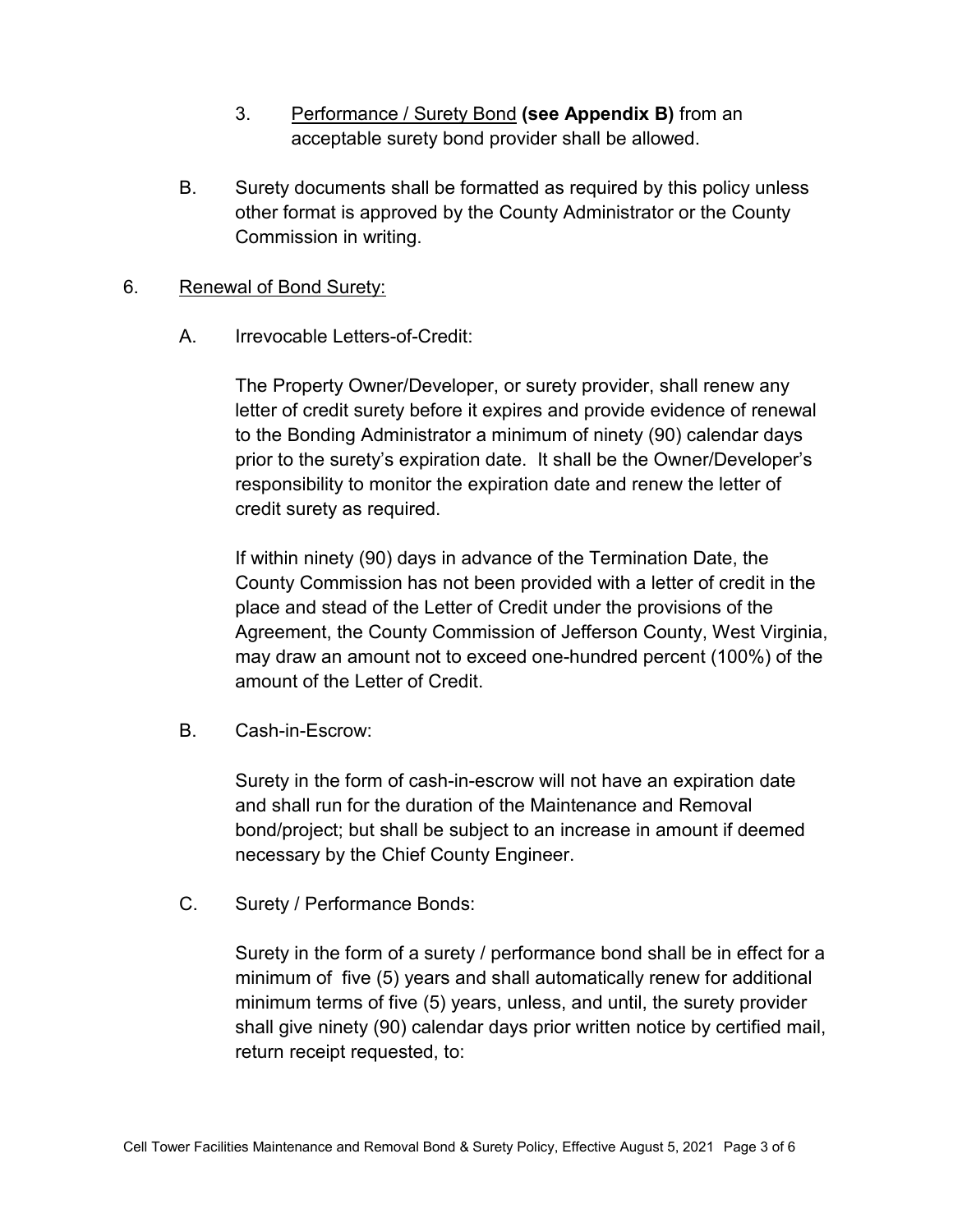Bonding Administrator Jefferson County Engineering Department 116 East Washington Street, Suite 100 Charles Town, WV 25414

…of its intent to terminate the surety bond at the expiration of the ninety (90) day period.

If within ninety (90) days in advance of the Termination Date, the County Commission has not been provided with a performance bond in the place and stead of the Performance Bond under the provisions of the Agreement, the County Commission of Jefferson County, West Virginia, may draw an amount not to exceed one-hundred percent (100%) of the amount of the surety.

#### 7. Default by the Property Owner or Developer:

In accordance with Article 4B of the Zoning Ordinance, failure of the Lessee, Property Owner and/or Developer to meet and/or comply with this Policy may result in the County pursuing legal action pursuant to Article 3, Section 3.3 of the Zoning Ordinance, including legal action to have the Cell Tower Facility, or portions thereof as applicable, removed at the Property Owner's expense. The County may seek to recover its costs, legal fees, and legal expenses incurred to have the facility removed and the site restored in compliance with this Policy.

The Property Owner/Developer shall begin removal of the cell tower facility from the site within ninety (90) calendar days of ceasing operations. All work required to remove the cell tower facility from the site shall be completed within one-hundred and eighty (180) calendar days. Time is of the essence and failure to begin removal of the cell tower facility from the site, and/or finishing the work within the required time limits, shall constitute a default under the bonding agreement.

In the event the Property Owner/Developer defaults on their obligation to begin and/or complete the required removal work, the County Commission may "callin" the bond and use the surety funds to remove the tower and associated appurtenances, and restore the site. All costs incurred by the County shall be recoverable and shall be valid charges against the surety. This includes, but is not limited to, all materials, equipment and labor costs, construction/demolition costs, administrative costs, engineering and construction management fees, legal fees, and insurance; and shall include costs incurred for both in-house and/or contracted services.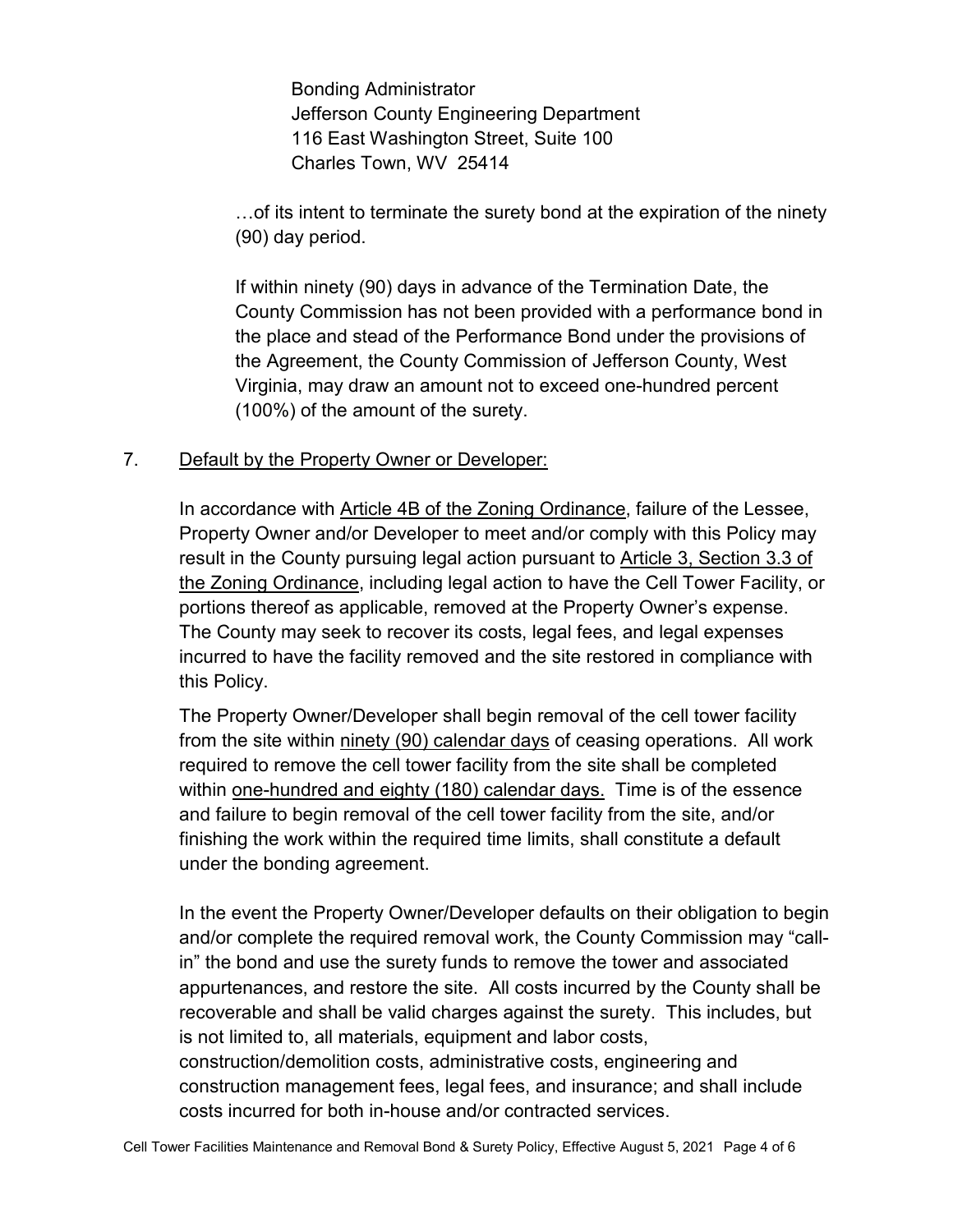The County's financial obligation, with regard to the removal and restoration of the site, shall be limited to the amount of the surety funds available. The County shall not be obligated to fund any portion of the cost for the removal of a cell tower facility even if there are insufficient surety funds. The Property Owner and Developer shall assume all liability for all the costs.

The county commission shall have the right to place a lien on the property for any removal and restoration expenses not recouped from the surety funds by them; and/or to take legal action under the laws of West Virginia to recoup any costs from the Property Owner. The laws of the State of West Virginia shall take precedent and shall apply to all matters under the agreement.

#### 8. Indemnification:

The Property Owner and Developer shall be required to indemnify, defend and hold harmless the Jefferson County Commission and its officers, directors, employees and/or agents from any action against them arising out of this Agreement and/or the removal and restoration of the cell tower facility, including by a third-party. The Property Owner and Developer shall bear all reasonable costs for legal defense against such actions.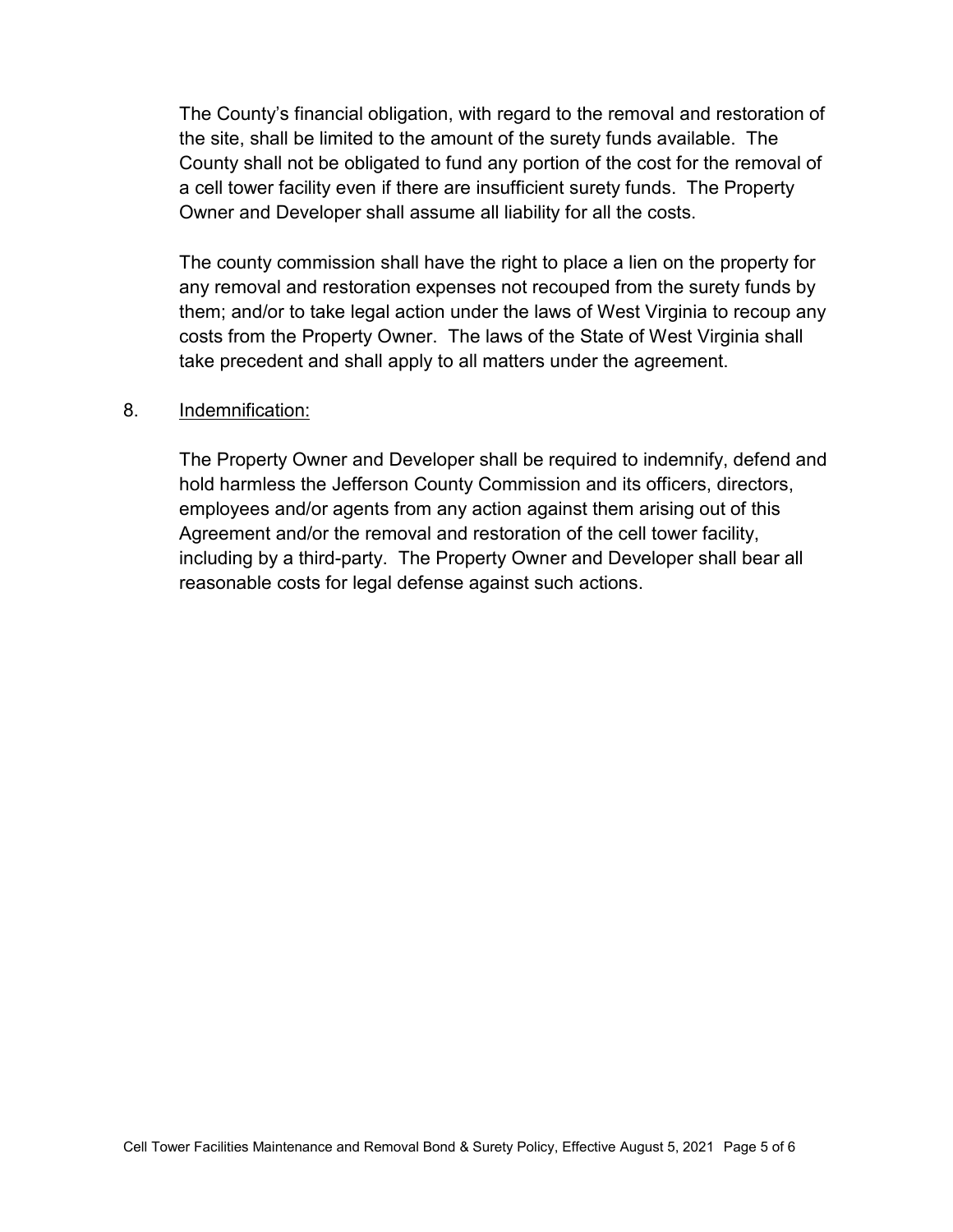The Property Owner and Developer, or their agent, acknowledges receipt of the Jefferson County Cell Tower Facilities – Maintenance and Removal Bond & Surety Policy.

| (Cell Tower Facility Developer)                                                                                                                 |         |                                                                                                                                                                                                                                |  |
|-------------------------------------------------------------------------------------------------------------------------------------------------|---------|--------------------------------------------------------------------------------------------------------------------------------------------------------------------------------------------------------------------------------|--|
| (print name)                                                                                                                                    |         |                                                                                                                                                                                                                                |  |
| (title)                                                                                                                                         |         |                                                                                                                                                                                                                                |  |
| (company/organization name)                                                                                                                     |         |                                                                                                                                                                                                                                |  |
| (mailing address)                                                                                                                               |         |                                                                                                                                                                                                                                |  |
| (city)                                                                                                                                          | (state) | (zip code)                                                                                                                                                                                                                     |  |
| <b>Cell Tower Facility Developer Signature:</b>                                                                                                 |         | Date:                                                                                                                                                                                                                          |  |
| (Property Owner(s))                                                                                                                             |         |                                                                                                                                                                                                                                |  |
| (print name #1)                                                                                                                                 |         |                                                                                                                                                                                                                                |  |
| (print name #2)                                                                                                                                 |         |                                                                                                                                                                                                                                |  |
| (company/organization name)                                                                                                                     |         |                                                                                                                                                                                                                                |  |
| (mailing address)                                                                                                                               |         |                                                                                                                                                                                                                                |  |
| (city)                                                                                                                                          | (state) | (zip code)                                                                                                                                                                                                                     |  |
| <b>Owner Signature:</b><br><u> 1989 - Johann John Stone, mars eta bat eta bat eta bat eta bat eta bat eta bat eta bat eta bat eta bat eta b</u> |         | Date: the contract of the contract of the contract of the contract of the contract of the contract of the contract of the contract of the contract of the contract of the contract of the contract of the contract of the cont |  |
| <b>Owner Signature:</b><br>Cell Tower Eacilities Maintenance and Removal Bond & Surety Policy, Effective August 5, 2021, Page 6 of 6            | Date:   |                                                                                                                                                                                                                                |  |

Cell Tower Facilities Maintenance and Removal Bond & Surety Policy, Effective August 5, 2021 Page 6 of 6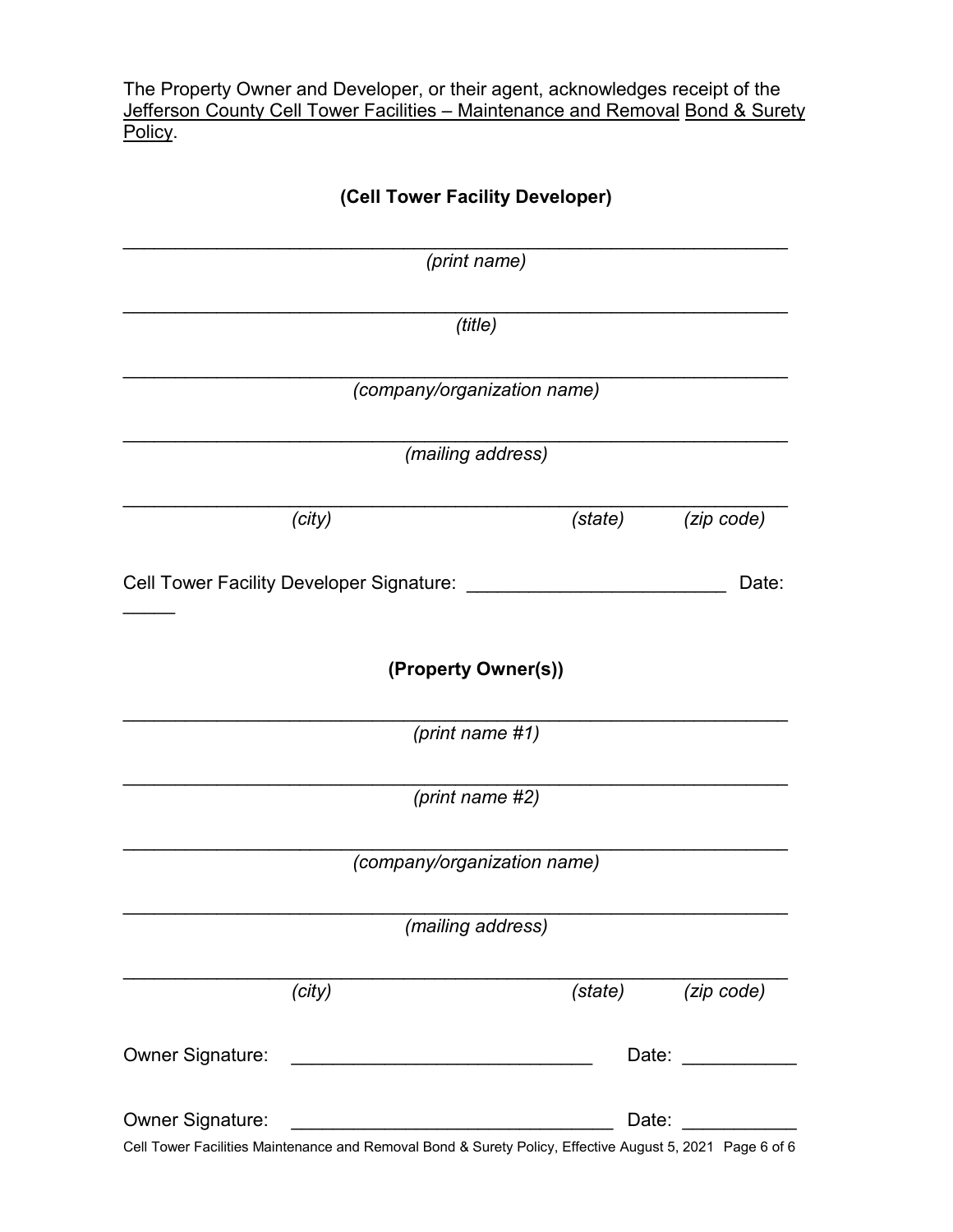# Appendix A

# Maintenance and Removal Bond Agreement Forms

| Form<br>No. | <b>Type</b>           | <b>Surety Type</b>                  | <b>Project Type</b>                                         |
|-------------|-----------------------|-------------------------------------|-------------------------------------------------------------|
|             |                       |                                     |                                                             |
| $A-1$       | <b>Bond Agreement</b> | Irrevocable Letter of<br>Credit     | <b>Cell Tower Facility</b><br>Maintenance and<br>Removal    |
| $A-2$       | <b>Bond Agreement</b> | Cash-in-Escrow                      | <b>Cell Tower Facility</b><br>Maintenance and<br>Removal    |
| $A-3$       | <b>Bond Agreement</b> | Surety / Performance<br><b>Bond</b> | <b>Cell Tower</b><br>Facility<br>Maintenance and<br>Removal |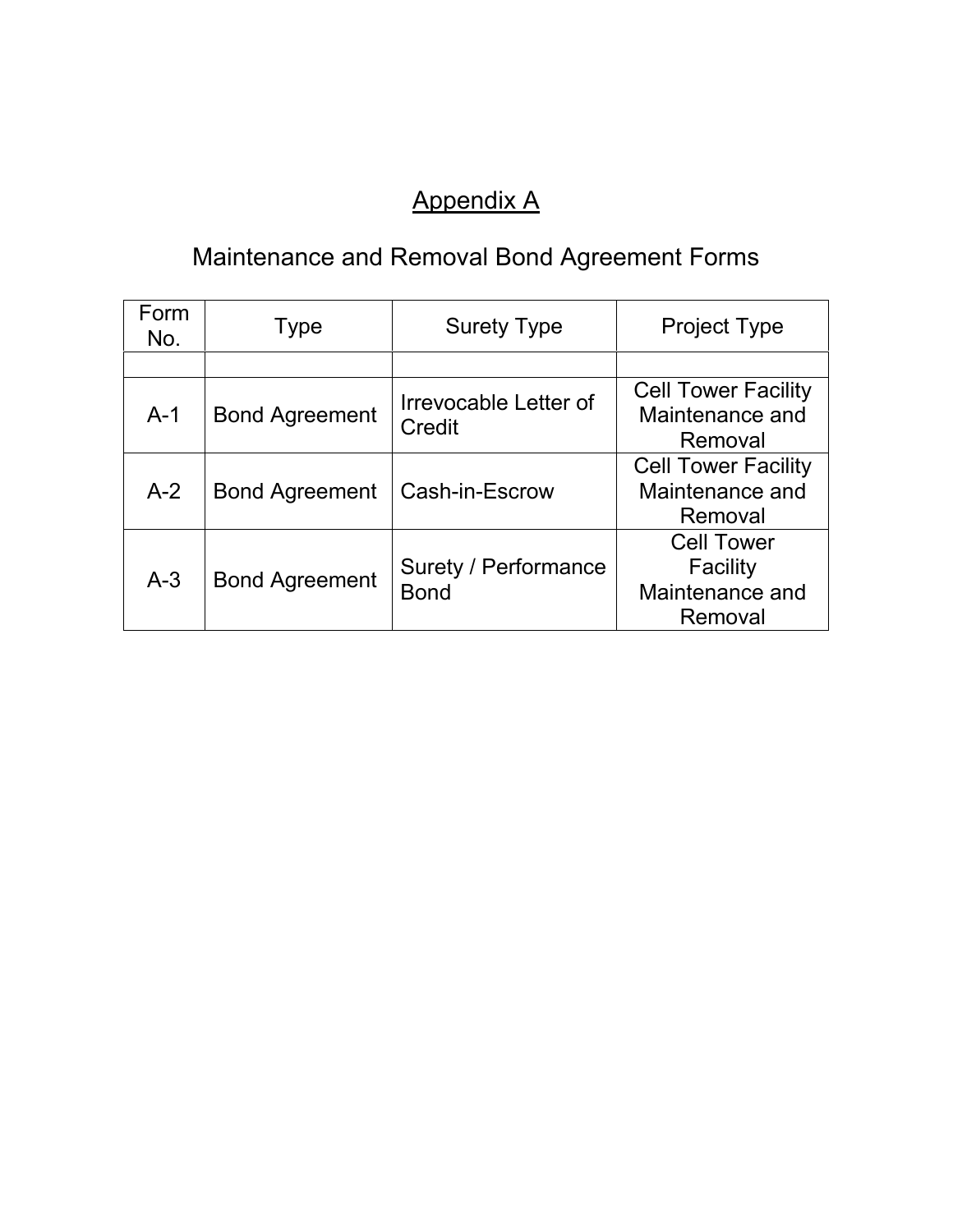#### **Form A-1**

#### **AGREEMENT CELL TOWER FACILITY MAINTENANCE AND REMOVAL BOND** (IRREVOCABLE LETTER-OF-CREDIT)

KNOW ALL MEN BY THESE PRESENTS, that the undersigned, *(Property Owner/Developer Name)*, *(Mailing/Street Address, City, State, Zip Code)*, is held and firmly bound to the COUNTY COMMISSION OF JEFFERSON COUNTY, a West Virginia public corporation with control and supervisory functions over the Jefferson County Planning Commission, in the penal sum of

*\$\_\_\_\_\_\_\_\_\_\_\_\_\_\_\_\_\_\_\_\_\_\_\_\_\_\_\_\_\_\_\_\_\_\_\_\_\_\_\_\_\_ (Dollar amount in figures) \_\_\_\_\_\_\_\_\_\_\_\_\_\_\_\_\_\_\_\_\_\_\_\_\_\_\_\_\_\_\_\_\_\_\_\_\_\_\_\_\_\_(Dollar amount in words)*,

for the maintenance of, and complete removal of the cell tower facility and associated appurtenances in accordance with the Cell Tower Maintenance and Removal Policy, for the payment of which, well and truly to be made, it binds itself, it successors in title and assigns.

The condition of the above obligation is such that, whereas, the Jefferson County Planning Commission has approved and consented to the issuance of Improvement Location Permit(s) for property located on *(describe location of property, lot no., route no., street name, etc.)*, which is to consist of *(generally describe the cell tower facility project)*, with associated cell tower facility site improvements and appurtenances thereto, on *(# of acres)*, more or less; and whereas the improvements allowed to be made on such project, as allowed by the Jefferson County Improvement Location Permit Ordinance, have not yet been made, which improvements are detailed in Planning Commission File No. *(JCPC file no.)*

NOW THEREFORE, if *(Property Owner/Developer Name)*, the Property Owner and Developer shall well and truly complete the full removal of the cell tower facility, in accordance with the Jefferson County Cell Tower Maintenance and Removal Bond Policy, which is hereby made a part of this agreement, upon the ceasing of operations, or by the bond expiration date *(bond expiration date)*, whichever shall come first, and pay all costs attendant thereto, and all done in compliance with all

Irrevocable Letter of Credit – Cell Tower Facility Maintenance & Removal, Form A-1 Page 1 of 8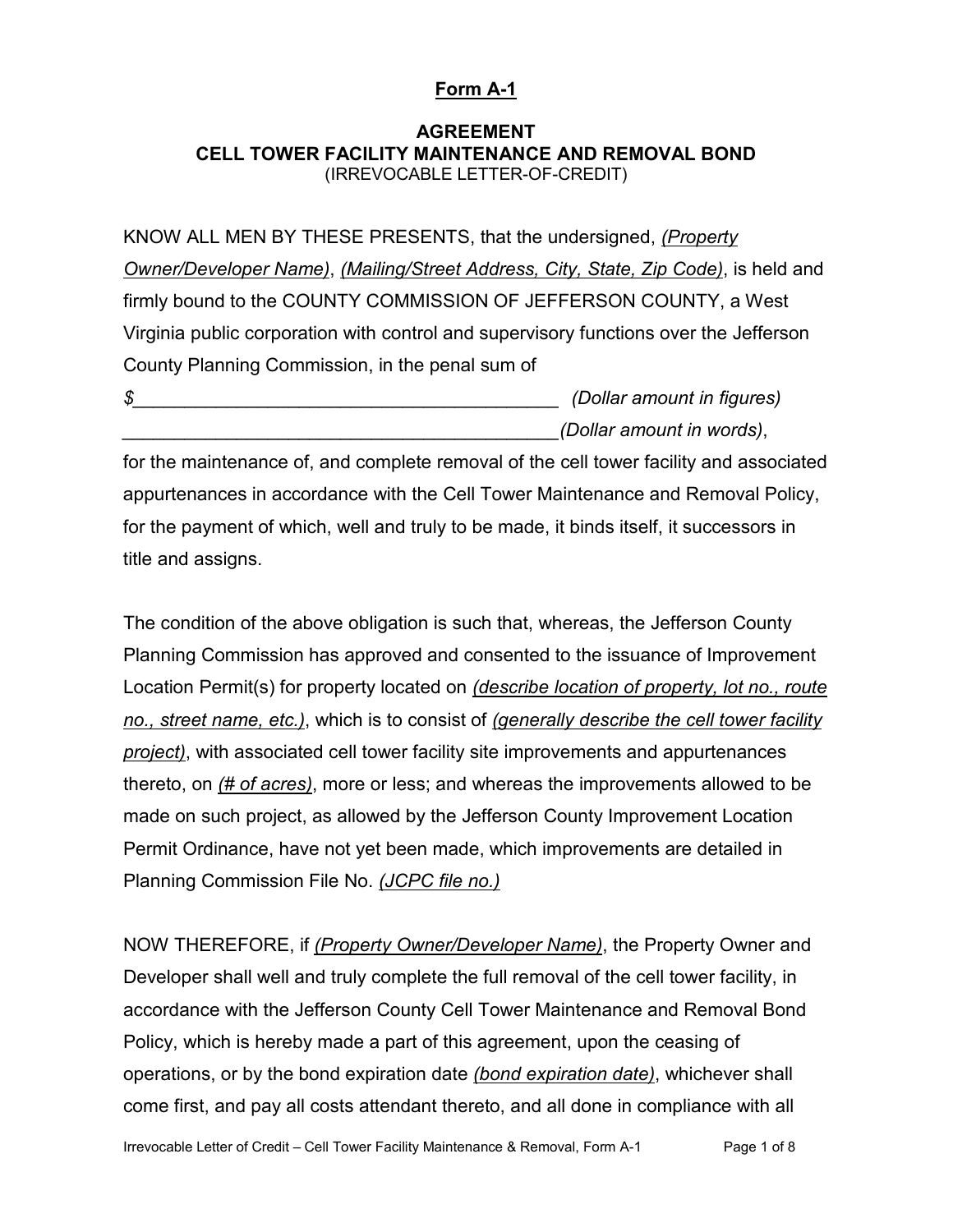county, state and federal laws and ordinances, then this bond shall be wholly null and void; otherwise, it shall remain in full force and effect.

#### A. Release of Bond:

The County Commission of Jefferson County, West Virginia, shall execute and deliver to the Maker hereof complete satisfaction of this bond when the same is requested by the Maker hereof, according to the following provisions:

- 1. A complete satisfaction and exoneration shall be granted by the County Commission of Jefferson County upon presentation of evidence by the Maker that all terms and conditions of this bond have been satisfied.
- 2. The County Commission of Jefferson County shall not consent to any satisfaction under provision 1 above until being first provided with a written statement from the County Engineer certifying that the required removal of the cell tower facility has been satisfactorily completed in accordance with the Jefferson County Cell Tower Maintenance and Removal Bond Policy. The Property Owner/Developer shall provide to the County Engineer, upon request, documentation demonstrating the removal and restoration of the in accordance with the Jefferson County Cell Tower Maintenance and Removal Bond Policy. Furthermore, the County Commission of Jefferson County shall not consent to any satisfaction under provision 1 above, until the Maker has paid the County Commission of Jefferson County all fees for the processing of each bond release request, the review of documentation, and for each site inspection performed by the County Engineer to verify the requirements are met.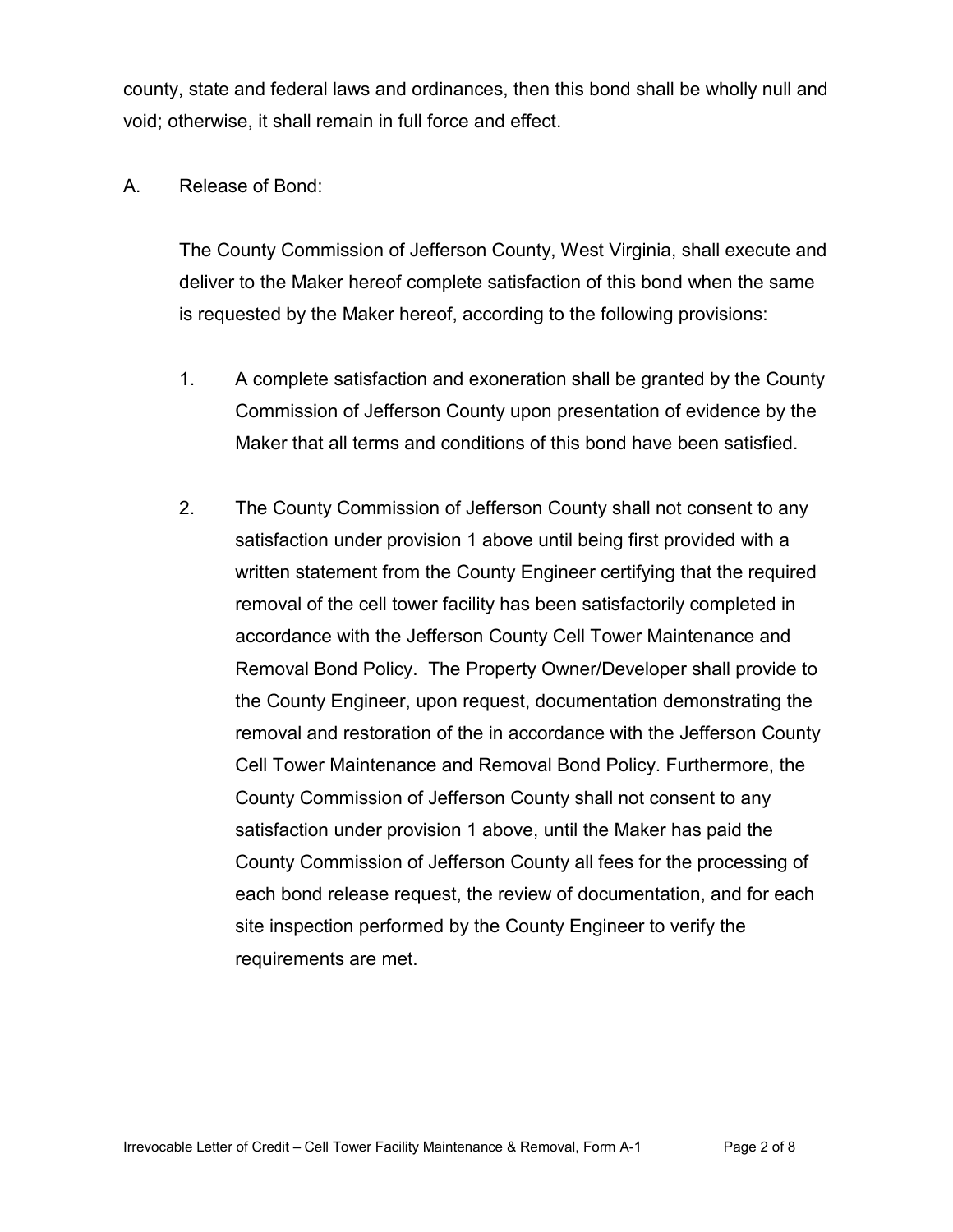#### B. Bond Surety:

The Bond is secured by an Irrevocable Letter-of-Credit *(LOC #)*, dated the \_\_\_\_\_ day of *(Month,Year)*, from *(Bank Name)*, *(Mailing Address, City, State, Zip)*, which is on file in the offices of the Jefferson County Department of Engineering, Planning & Zoning. By acceptance of the above irrevocable letter-of-credit as security, the following conditions shall apply:

- 1. The Irrevocable Letter-of-Credit in the amount of \$ shall be attached to this Maintenance and Removal Bond Agreement and made a part hereof; and
- 2. The irrevocable letter of credit shall be clearly written to provide the beneficiary with direct and immediate access to the loan funds upon submission by the beneficiary of a written and signed draft request; and
- 3. An irrevocable letter-of-credit shall remain in full force and effect as security for this Bond until such time as this Bond is released.

The Property Owner/Developer, or surety provider, shall renew any letter of credit surety before it expires and provide evidence of renewal to the Bonding Administrator a minimum of ninety (90) calendar days prior to the surety's expiration date. It shall be the Owner/Developer's responsibility to monitor the expiration date and renew the letter of credit surety as required.

If within ninety (90) days in advance of the Termination Date, the County Commission has not been provided with a letter of credit in the place and stead of the Letter of Credit under the provisions of the Agreement, the County Commission of Jefferson County, West Virginia, may draw an amount not to exceed one-hundred percent (100%) of the amount of the Letter of Credit.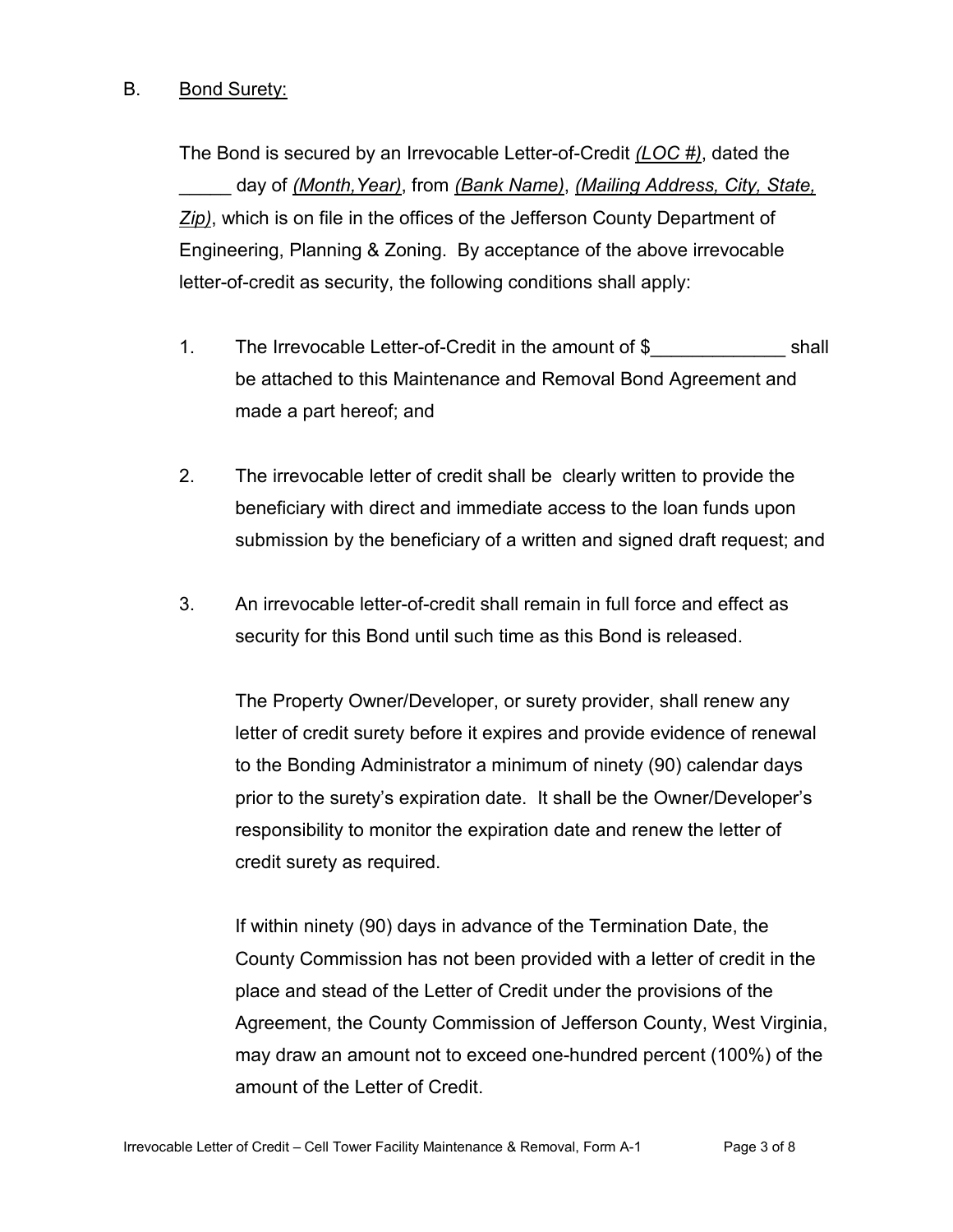### EXPIRATION DATES FOR ALL LETTERS-OF-CREDIT SHALL BE EITHER JANUARY 15TH OR JULY 15TH OF A GIVEN YEAR.

- 4. Signed draft requests against the irrevocable letter-of-credit will be made by the Jefferson County Commission (beneficiary) for one or both of the two following reasons:
	- A. Failure on the part of *(Applicant/Developer Name & Cell Tower Facility Name)*, to complete the full removal of the cell tower facility according to the terms of this bond.
	- B. Failure on the part of *(Applicant/Developer Name & Cell Tower Facility Name)*, to renew the irrevocable letter-of-credit ninety (90) calendar days prior to the expiration date.
- 5. Drafts made against the irrevocable letter-of-credit, for reason 4A above, by the Jefferson County Commission, will be used exclusively for the purpose of the removal of the cell tower facility herein required.
- 6. Drafts made against the irrevocable letter-of-credit, for reason 4B above, will be escrowed with a local bank or savings and loan association by the Jefferson County Commission and will be held, during the life of this bond to guarantee the removal of the cell tower facility herein required.

#### C. Length of Maintenance and Removal Bonds:

The Maintenance and Removal Bond must be in good standing for the life of the facility. The property owner shall insure that the bond is renewed, and that documentation of renewal is provided to the Bonding Administrator a minimum of 90 days prior to the expiration of the current bond.

Irrevocable Letter of Credit – Cell Tower Facility Maintenance & Removal, Form A-1 Page 4 of 8 The Chief County Engineer has the authority to reevaluate the bond amount, if it, in his judgement, the amount no longer is sufficient, due to inflation, or any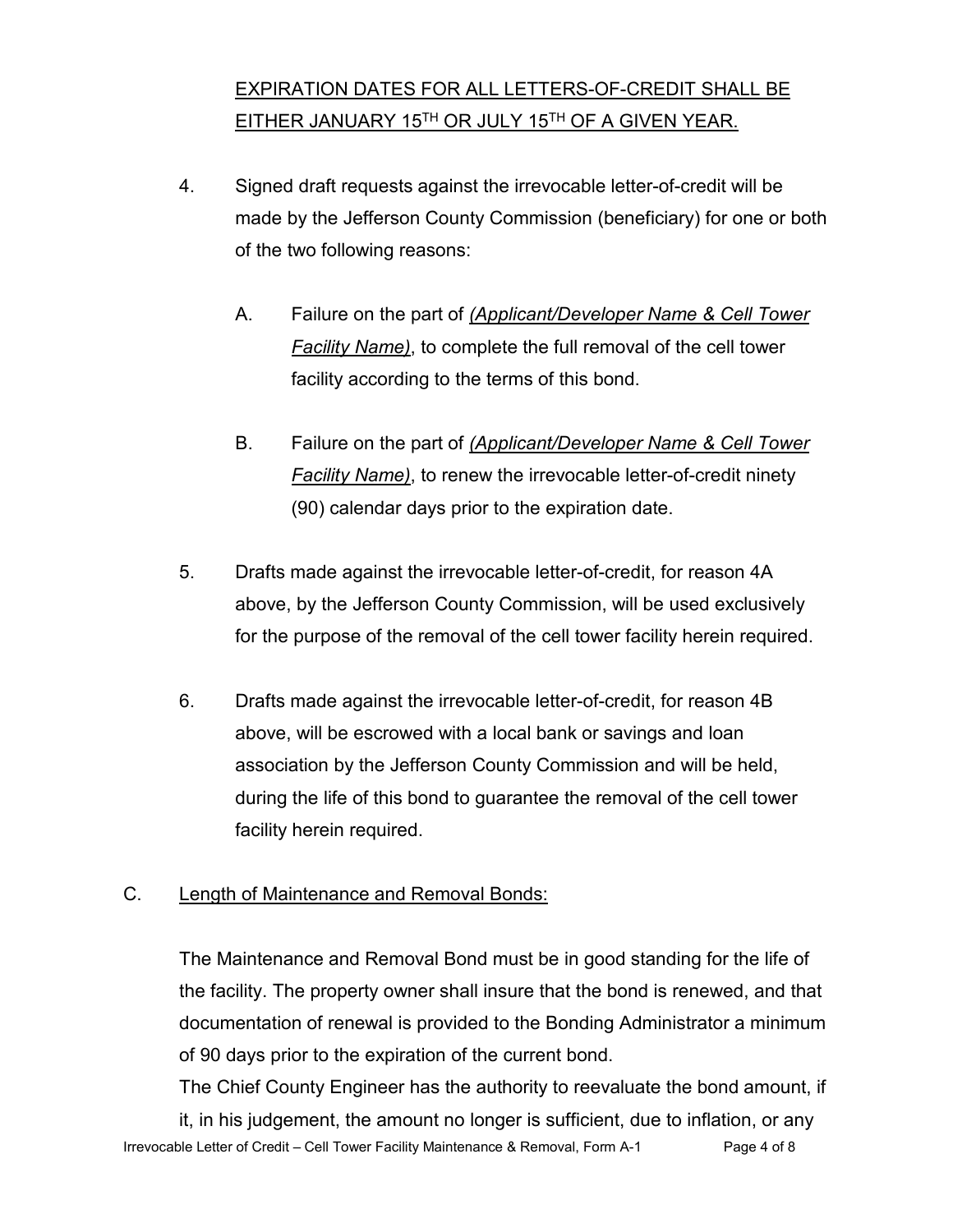other increases in associated work. Should the Chief County Engineer determine that the amount must be updated, the Property Owner/Developer shall provide a new surety in the required amount.

Failure to provide the renewed surety ninety (90) calendar days prior to expiration of the current surety, shall constitute a default on the bonding agreement and forfeiture of the bond surety.

Failure to provide the renewed surety ninety (90) calendar days prior to expiration of the current surety, shall constitute a default on the bonding agreement and forfeiture of the bond surety.

#### D. Default by the Property Owner and/or Developer:

In accordance with Article 4B of the Zoning Ordinance, failure of the Lessee, Property Owner and/or Developer to meet and/or comply with this Policy may result in the County pursuing legal action pursuant to Article 3, Section 3.3 of the Zoning Ordinance, including legal action to have the Cell Tower Facility, or portions thereof as applicable, removed at the Property Owner's expense. The County may seek to recover its costs, legal fees, and legal expenses incurred to have the facility removed, and the site restored in compliance with this Policy.

The Property Owner/Developer shall begin removal of the cell tower facility site within ninety (90) calendar days of ceasing operations. All work required to remove the cell tower facility site shall be completed within one-hundred and eighty (180) calendar days. Time is of the essence and failure to begin removal of the site, and/or finishing the work within the required time limits, shall constitute a default under the bonding agreement.

In the event the Property Owner/Developer defaults on their obligation to begin and/or complete the required removal work, the County Commission may "callin" the bond and use the surety funds to remove the tower and associated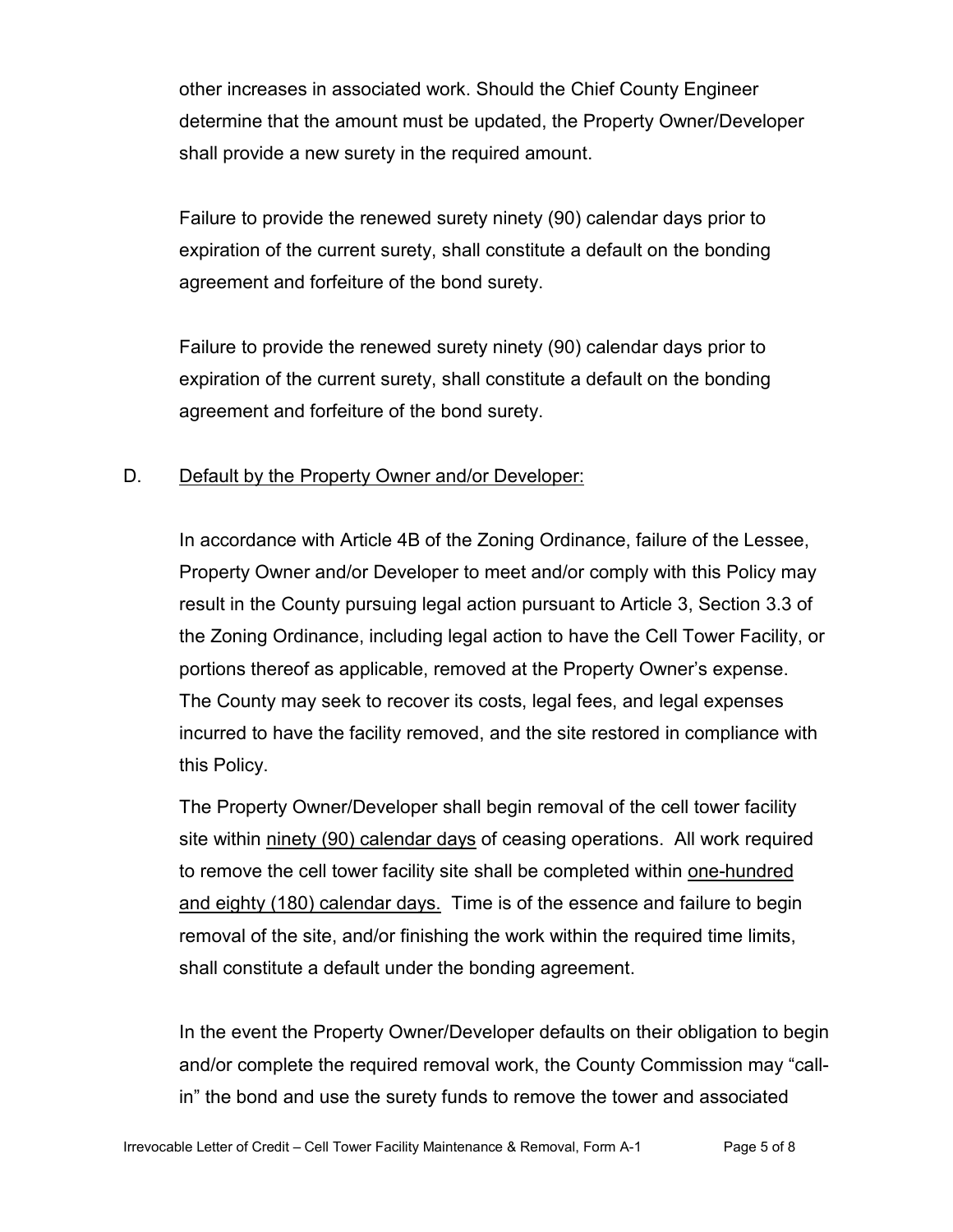appurtenances, and restore the site. All costs incurred by the County shall be recoverable and shall be valid charges against the surety. This includes, but is not limited to, all materials, equipment and labor costs, construction/demolition costs, administrative costs, engineering and construction management fees, legal fees, and insurance; and shall include costs incurred for both in-house and/or contracted services.

The County's financial obligation, with regard to the removal and restoration of the site, shall be limited to the amount of the surety funds available. The County shall not be obligated to fund any portion of the cost for the removal of a cell tower facility even if there are insufficient surety funds. The Property Owner and Developer shall assume all liability for all the costs.

The county commission shall have the right to place a lien on the property for any removal and restoration expenses not recouped from the surety funds by them; and/or to take legal action under the laws of West Virginia to recoup any costs from the Property Owner. The laws of the State of West Virginia shall take precedent and shall apply to all matters under the agreement.

#### E. Indemnification:

The Property Owner and Developer shall be required to indemnify, defend and hold harmless the Jefferson County Commission and its officers, directors, employees and/or agents from any action against them arising out of this Agreement and/or the removal and restoration of the cell tower facility, including by a third-party. The Property Owner and Developer shall bear all reasonable costs for legal defense against such actions.

#### F. Severability:

Irrevocable Letter of Credit – Cell Tower Facility Maintenance & Removal, Form A-1 Page 6 of 8 Any provision or part of the Agreement documents held to be void or unenforceable under any Law or Regulation shall be deemed stricken, and all remaining provisions shall continue to be valid and binding upon the Property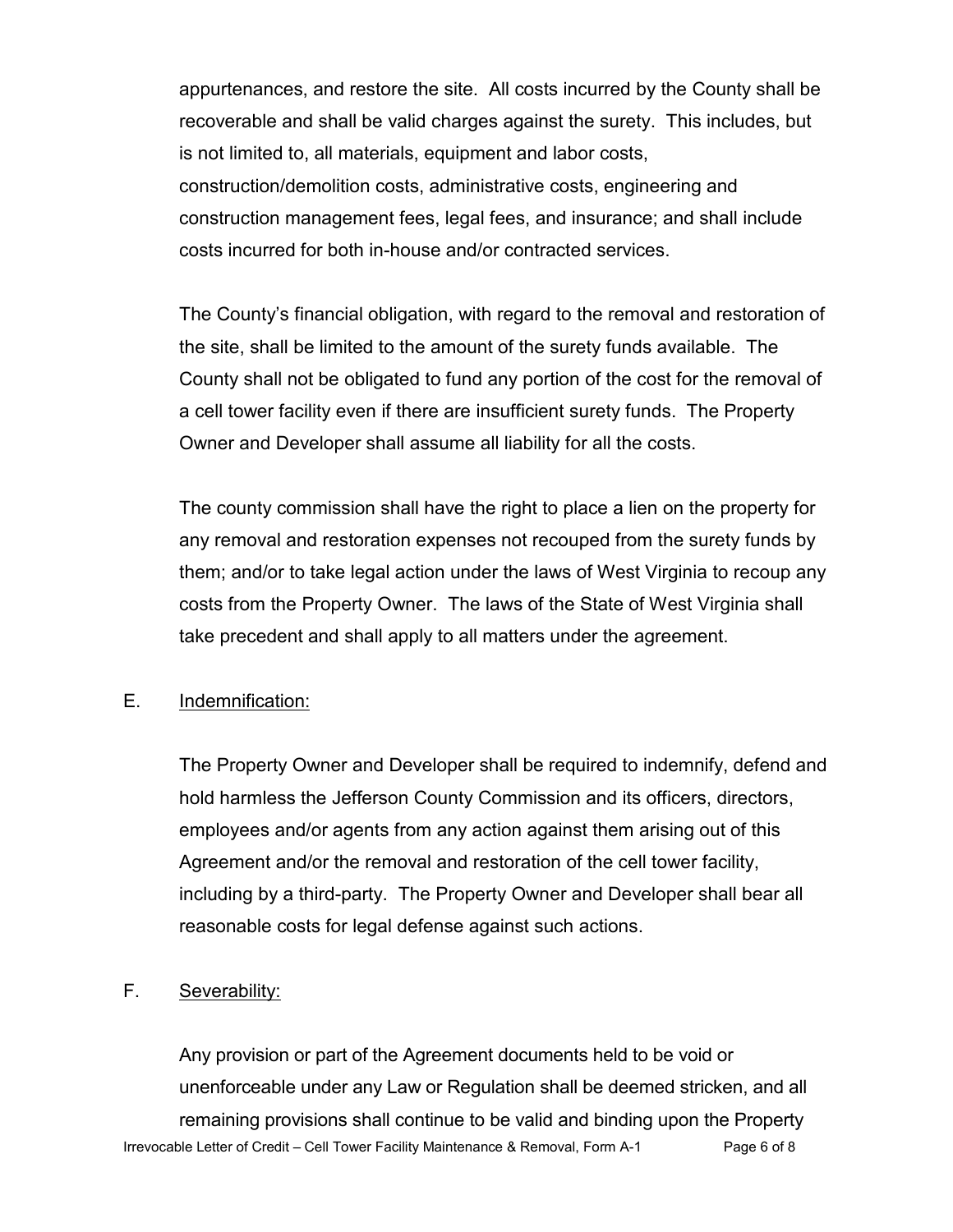Owner and Developer, who agree that the Agreement documents shall be reformed to replace such stricken provision or part thereof with a valid and enforceable provision that comes as close as possible to expressing the intention of the stricken provision.

The Agreement shall supersede all prior or contemporaneous negotiations, commitments, agreements, writings or policy with respect to the subject matter hereof.

#### G. Successors and Assigns:

The Property Owner and Developer each binds itself, its partners, successors, assigns, and legal representatives to the other party hereto, its partners, successors, assigns, and legal representatives in respect to all covenants, agreements, and obligations contained in this Agreement.

#### **(Remainder of Page Intentionally Left Blank)**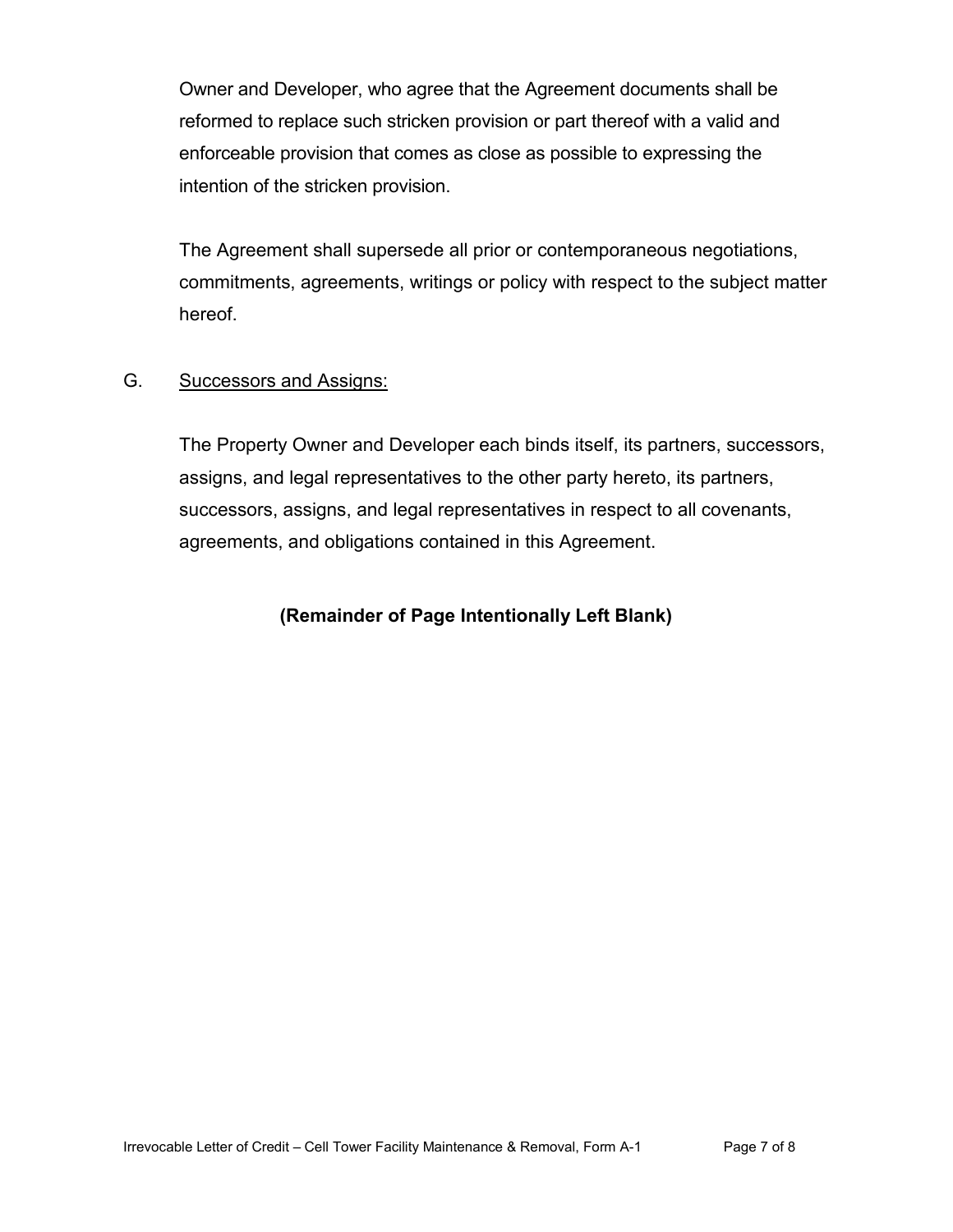This AGREEMENT shall be effective *(month, date & year), w*itness the following signatures and seals:

| <b>WITNESS:</b> | (Applicant/Developer Name)<br>(Project Name)                   |
|-----------------|----------------------------------------------------------------|
|                 |                                                                |
|                 |                                                                |
|                 |                                                                |
|                 |                                                                |
| <b>WITNESS:</b> | (Property Owner Name)                                          |
|                 | (Project Name)                                                 |
|                 |                                                                |
|                 |                                                                |
|                 |                                                                |
|                 |                                                                |
| <b>WITNESS:</b> | COUNTY COMMISSION OF JEFFERSON COUNTY,<br><b>WEST VIRGINIA</b> |
|                 |                                                                |
|                 |                                                                |
|                 |                                                                |
|                 |                                                                |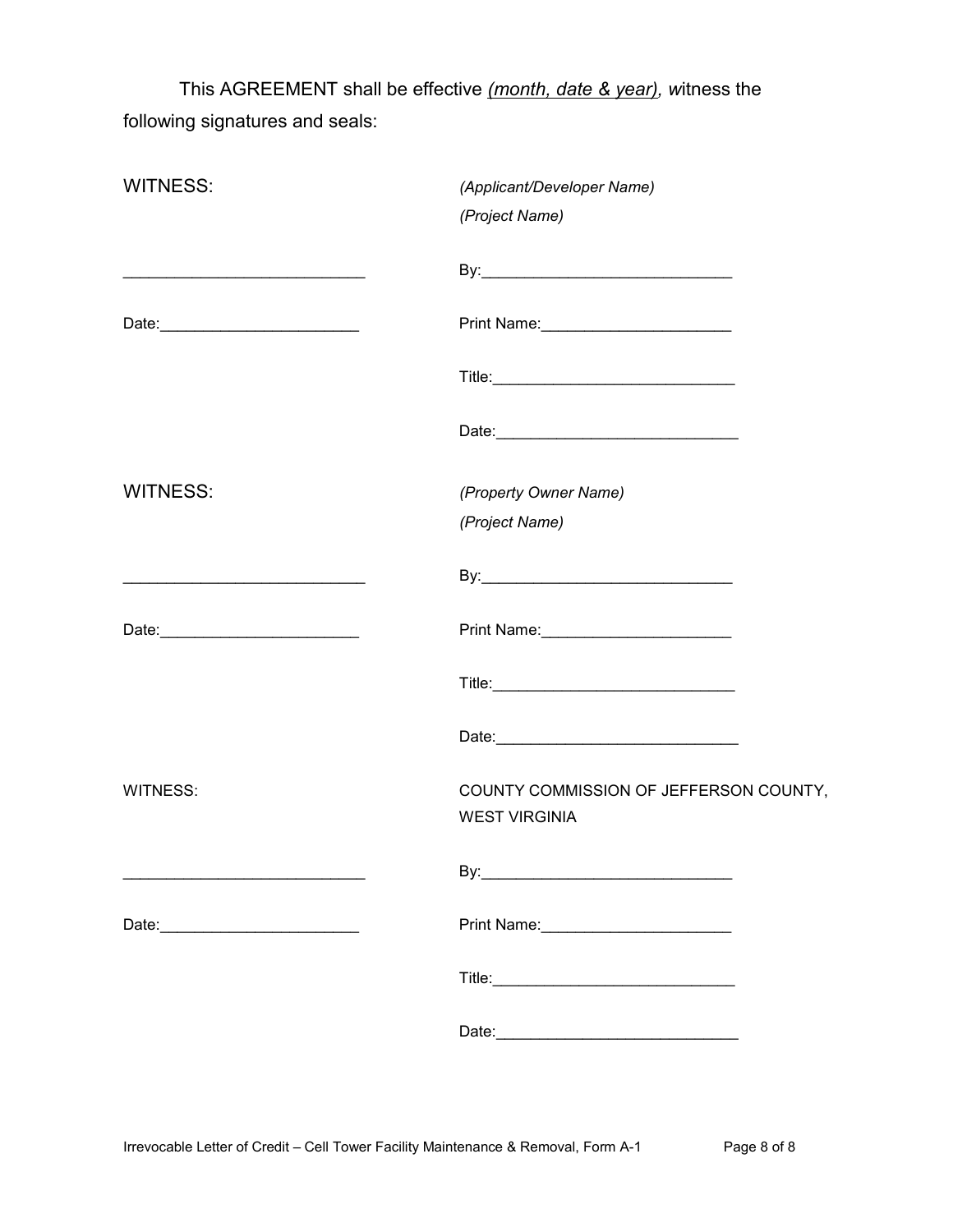#### **Form A-2**

#### **AGREEMENT CELL TOWER FACILITY MAINTENANCE AND REMOVAL BOND** (CASH-IN-ESCROW)

KNOW ALL MEN BY THESE PRESENTS, that the undersigned, *(Property Owner/Developer Name)*, *(Mailing/Street Address, City, State, Zip Code)*, is held and firmly bound to the COUNTY COMMISSION OF JEFFERSON COUNTY, a West Virginia public corporation with control and supervisory functions over the Jefferson County Planning Commission, in the penal sum of

*\$\_\_\_\_\_\_\_\_\_\_\_\_\_\_\_\_\_\_\_\_\_\_\_\_\_\_\_\_\_\_\_\_\_\_\_\_\_\_\_\_\_ (Dollar amount in figures) \_\_\_\_\_\_\_\_\_\_\_\_\_\_\_\_\_\_\_\_\_\_\_\_\_\_\_\_\_\_\_\_\_\_\_\_\_\_\_\_\_\_(Dollar amount in words)*,

for the maintenance of, and complete removal of the cell tower facility and associated appurtenances, in accordance with the Cell Tower Maintenance and Removal Policy, for the payment of which, well and truly to be made, it binds itself, it successors in title and assigns.

The condition of the above obligation is such that, whereas, the Jefferson County Planning Commission has approved and consented to the issuance of Improvement Location Permit(s) for property located on *(describe location of property, lot no., route no., street name, etc.)*, which is to consist of *(generally describe the cell tower facility project)*, with associated cell tower facility site improvements and appurtenances thereto, on *(# of acres)*, more or less; and whereas the improvements required to be made on such project, as allowed by the Jefferson County Improvement Location Permit Ordinance, have not yet been made, which improvements are detailed in Planning Commission File No. *(JCPC file no.)*

NOW THEREFORE, if *(Property Owner/Developer Name)*, the Property Owner and Developer shall well and truly complete the full removal of the cell tower facility, in accordance with the Jefferson County Cell Tower Maintenance and Removal Bond Policy, which is hereby made a part of this agreement – upon the ceasing of operations, or by the bond expiration date *(bond expiration date)*, whichever shall come first, and pay all costs attendant thereto, and all done in compliance with all

Cash-In-Escrow – Cell Tower Facility Maintenance & Removal, Form A-2 Page 1 of 7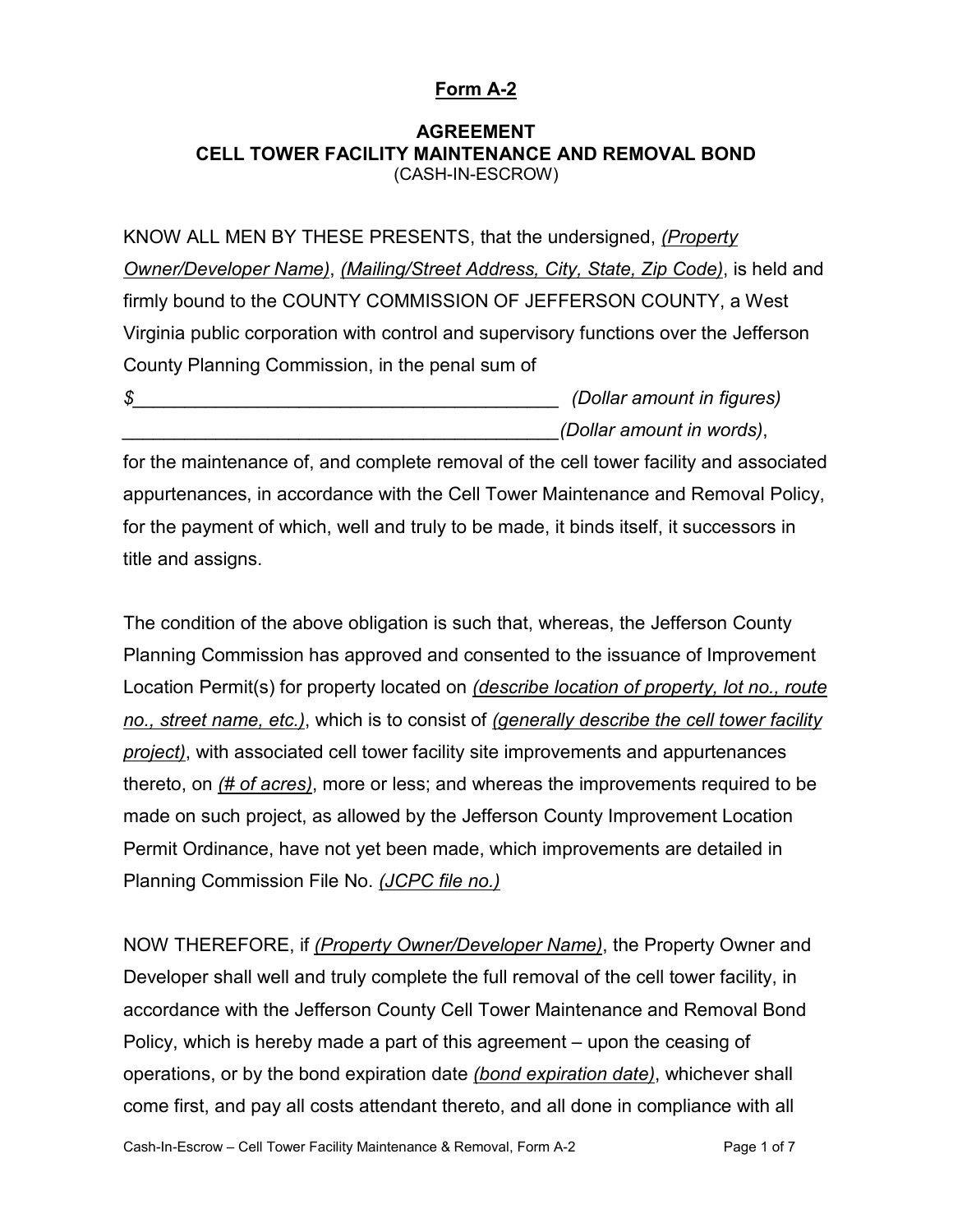county, state and federal laws and ordinances, then this bond shall be wholly null and void; otherwise, it shall remain in full force and effect.

#### A. Release of Bond:

The County Commission of Jefferson County, West Virginia, shall execute and deliver to the Maker hereof complete satisfaction of this bond when the same is requested by the Maker hereof, according to the following provisions:

- 1. A complete satisfaction and exoneration shall be granted by the County Commission of Jefferson County upon presentation of evidence by the Maker that all terms and conditions of this bond have been satisfied.
- 2. The County Commission of Jefferson County shall not consent to any satisfaction under provision 1 above until being first provided with a written statement from the County Engineer certifying that the required removal of the cell tower facility has been satisfactorily completed in accordance with the Jefferson County Cell Tower Maintenance and Removal Bond Policy. The Property Owner/Developer shall provide to the County Engineer, upon request, documentation demonstrating the removal and restoration of the in accordance with the Jefferson County Cell Tower Maintenance and Removal Bond Policy.

Furthermore, the County Commission of Jefferson County shall not consent to any satisfaction under provision 1 above, until the Maker has paid the County Commission of Jefferson County all fees for the processing of each bond release request, the review of documentation, and for each site inspection performed by the County Engineer to verify the requirements are met.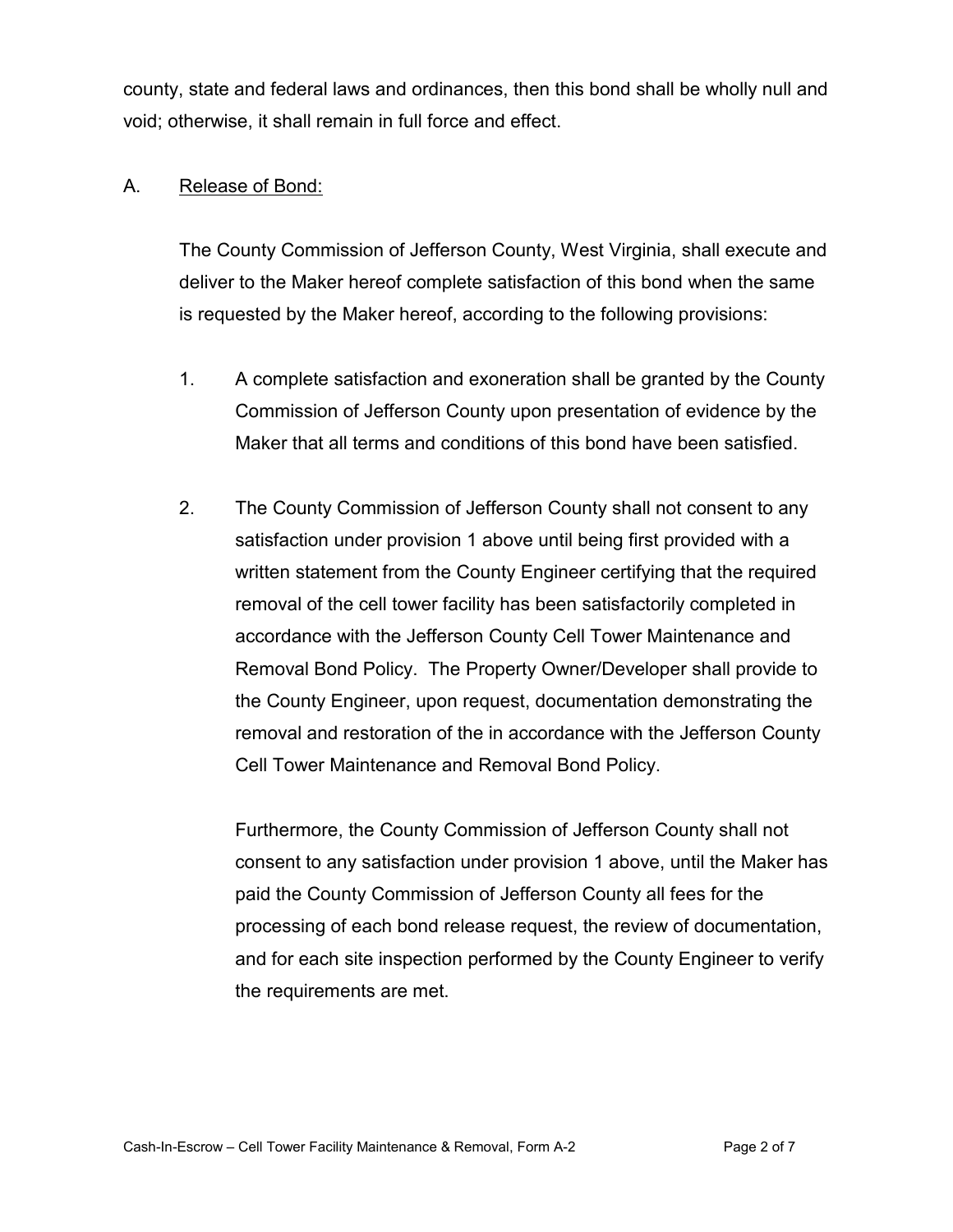#### B. Bond Surety:

The Bond is secured by an Escrow Agreement, dated the day of *(Month,Year)*, from *(Bank Name)*, *(Mailing Address, City, State, Zip)*, which is on file in the offices of the Jefferson County Department of Engineering, Planning & Zoning. By acceptance of the above escrow agreement as security, the following conditions shall apply:

- 1. The Escrow Agreement shall be in the amount of \$ and shall be attached to this Maintenance and Removal Bond Agreement and made a part hereof; and
- 2. The Escrow Agreement shall be clearly written to provide the beneficiary with direct and immediate access to the funds upon submission by the beneficiary of a written and signed draft request; and
- 3. An Escrow Agreement shall remain in full force and effect as security for this Bond until such time as the Bond is released.
- 4. Signed draft requests against the Escrow Agreement will be made by the Jefferson County Commission (beneficiary) for failure on the part of *(Applicant/Developer Name & Cell tower Facility Name)*, to maintain, or complete the full removal and restoration of the cell tower facility according to the terms of this bond.
- 5. Drafts made against the Escrow Agreement, by the Jefferson County Commission, will be used exclusively for the removal of the cell tower facility herein required.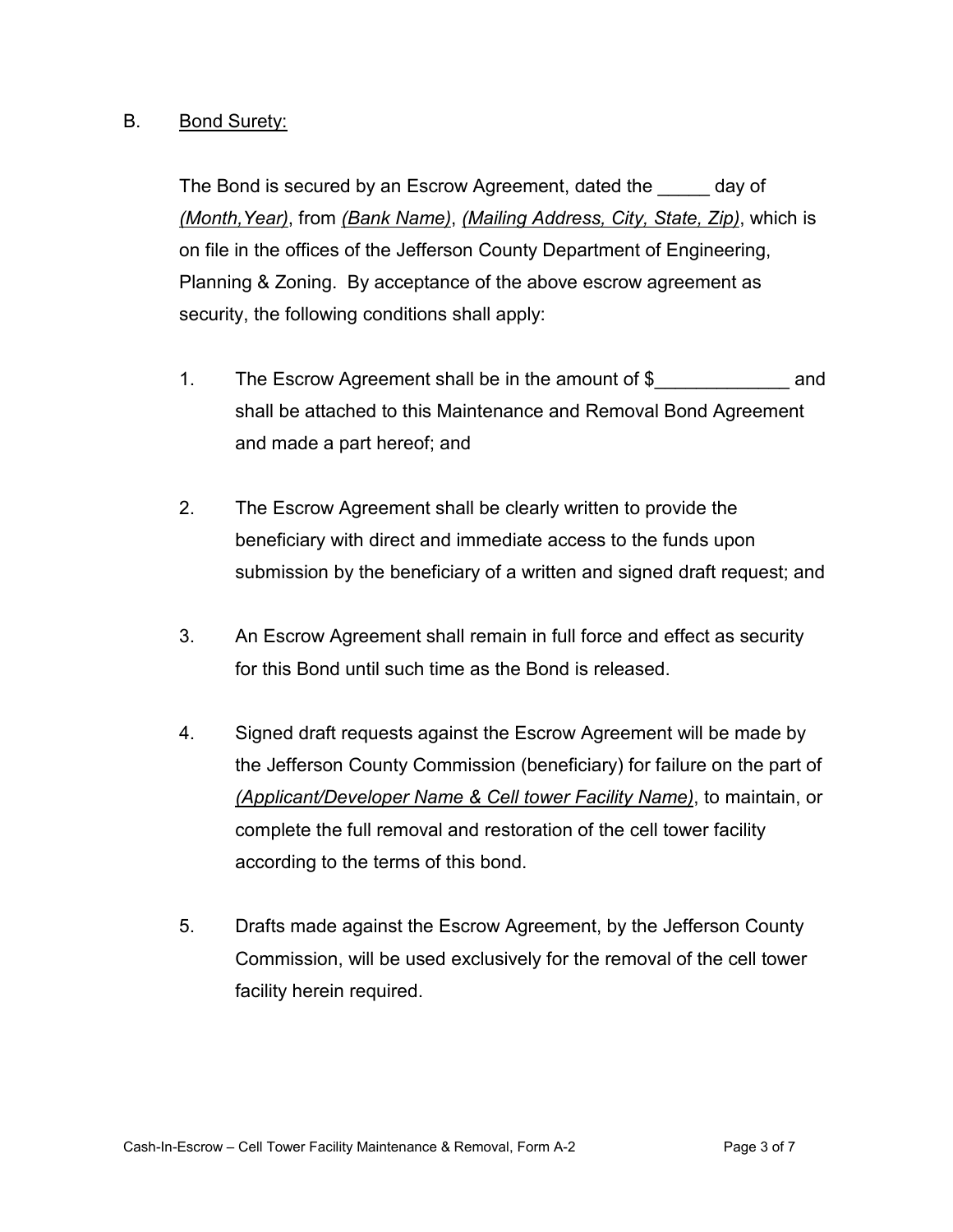#### C. Length of Maintenance & Removal Bonds:

The Maintenance and Removal Bond must be in good standing for the life of the facility. The property owner shall insure that the bond is renewed, and that documentation of renewal is provided to the Bonding Administrator a minimum of 90 days prior to the expiration of the current bond.

The Chief County Engineer has the authority to reevaluate the bond amount, if it, in his judgement, the amount no longer is sufficient, due to inflation, or any other increases in associated work. Should the Chief County Engineer determine that the amount must be updated, the Property Owner/Developer shall provide a new surety in the required amount

Failure to provide the renewed surety ninety (90) calendar days prior to expiration of the current surety, shall constitute a default on the bonding agreement and forfeiture of the bond surety.

#### D. Default by the Property Owner and/or Developer:

In accordance with Article 4B of the Zoning Ordinance, failure of the Lessee, Property Owner and/or Developer to meet and/or comply with this Policy may result in the County pursuing legal action pursuant to Article 3, Section 3.3 of the Zoning Ordinance, including legal action to have the Cell Tower Facility, or portions thereof as applicable, removed at the Property Owner's expense. The County may seek to recover its costs, legal fees, and legal expenses incurred to have the facility removed and the site restored in compliance with this Policy.

The Property Owner/Developer shall begin removal of the cell tower facility site within ninety (90) calendar days of ceasing operations. All work required to remove the cell tower facility site shall be completed within one-hundred and eighty (180) calendar days. Time is of the essence and failure to begin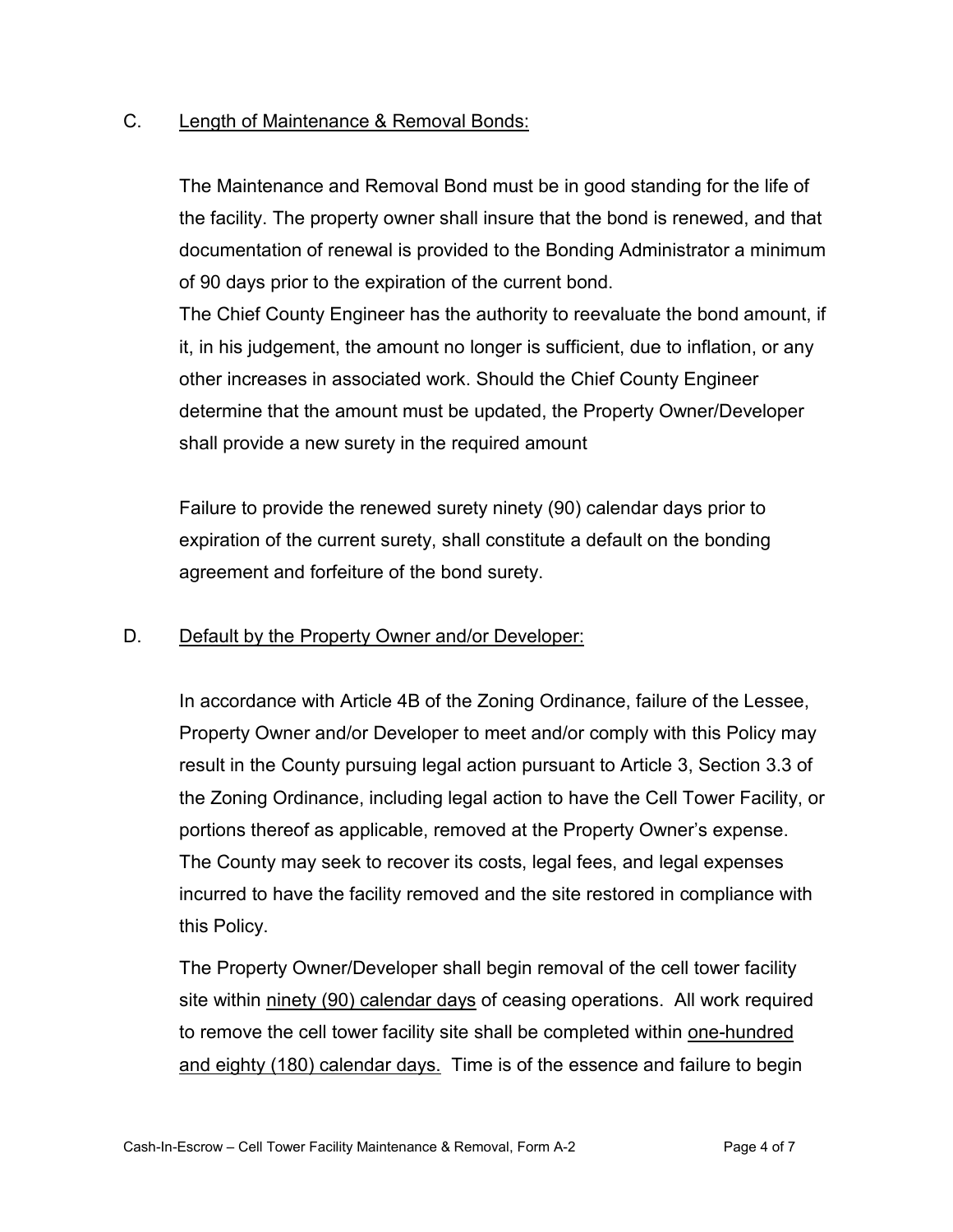removal of the site, and/or finishing the work within the required time limits, shall constitute a default under the bonding agreement.

In the event the Property Owner/Developer defaults on their obligation to begin and/or complete the required removal work, the County Commission may "callin" the bond and use the surety funds to remove the tower and associated appurtenances, and restore the site. All costs incurred by the County shall be recoverable and shall be valid charges against the surety. This includes, but is not limited to, all materials, equipment and labor costs, construction/demolition costs, administrative costs, engineering and construction management fees, legal fees, and insurance; and shall include costs incurred for both in-house and/or contracted services.

The County's financial obligation, with regard to the removal and restoration of the site, shall be limited to the amount of the surety funds available. The County shall not be obligated to fund any portion of the cost for the removal of a cell tower facility even if there are insufficient surety funds. The Property Owner and Developer shall assume all liability for all the costs.

The county commission shall have the right to place a lien on the property for any removal and restoration expenses not recouped from the surety funds by them; and/or to take legal action under the laws of West Virginia to recoup any costs from the Property Owner. The laws of the State of West Virginia shall take precedent and shall apply to all matters under the agreement.

#### E. Indemnification:

The Property Owner and Developer shall be required to indemnify, defend and hold harmless the Jefferson County Commission and its officers, directors, employees and/or agents from any action against them arising out of this Agreement and/or the removal of the cell tower facility, including by a thirdparty. The Property Owner and Developer shall bear all reasonable costs for legal defense against such actions.

Cash-In-Escrow – Cell Tower Facility Maintenance & Removal, Form A-2 Page 5 of 7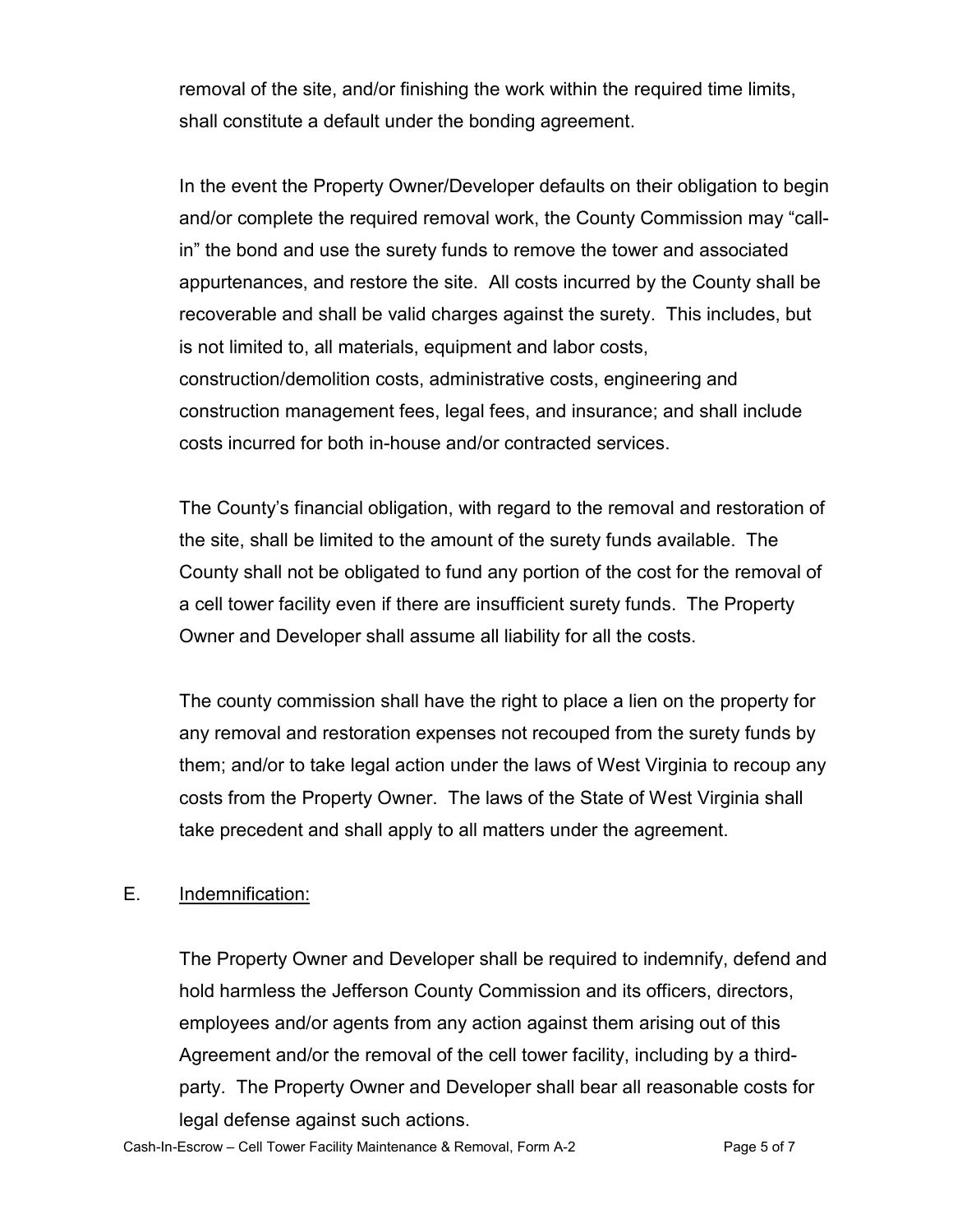#### F. Severability:

Any provision or part of the Agreement documents held to be void or unenforceable under any Law or Regulation shall be deemed stricken, and all remaining provisions shall continue to be valid and binding upon the Property Owner and Developer, who agree that the Agreement Documents shall be reformed to replace such stricken provision or part thereof with a valid and enforceable provision that comes as close as possible to expressing the intention of the stricken provision.

The Agreement shall supersede all prior or contemporaneous negotiations, commitments, agreements, writings or policy with respect to the subject matter hereof.

#### G. Successors and Assigns:

The Property Owner and Developer each binds itself, its partners, successors, assigns, and legal representatives to the other party hereto, its partners, successors, assigns, and legal representatives in respect to all covenants, agreements, and obligations contained in this Agreement.

**(Remainder of Page Intentionally Left Blank)**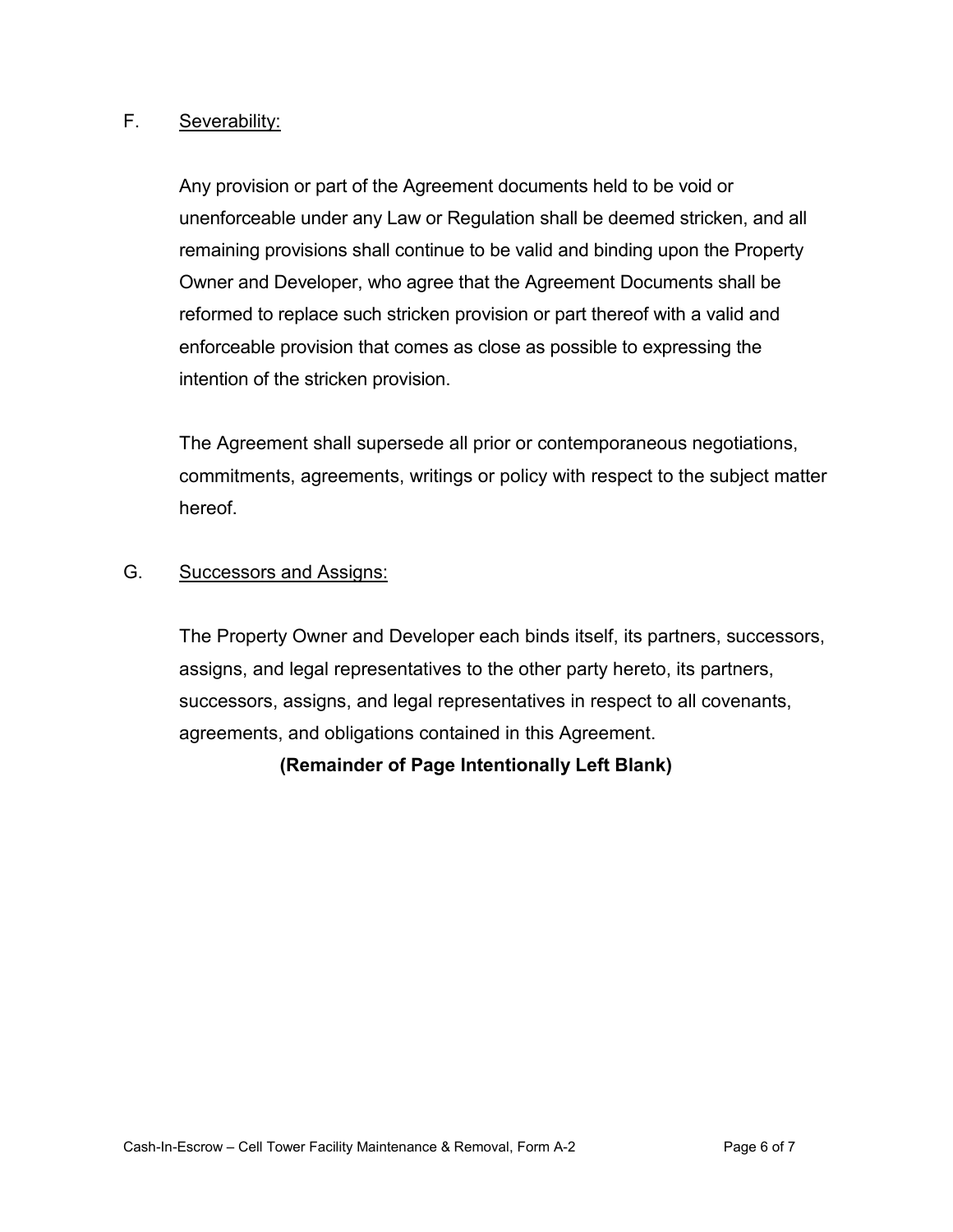This AGREEMENT shall be effective *(month, date & year), w*itness the following signatures and seals:

| <b>WITNESS:</b>                                                                                                       | (Applicant/Developer Name)<br>(Project Name)                   |
|-----------------------------------------------------------------------------------------------------------------------|----------------------------------------------------------------|
|                                                                                                                       |                                                                |
|                                                                                                                       |                                                                |
|                                                                                                                       |                                                                |
|                                                                                                                       |                                                                |
| <b>WITNESS:</b>                                                                                                       | (Property Owner Name)<br>(Project Name)                        |
| <u> 1989 - Johann Barbara, martin amerikan basal dan berasal dan berasal dalam basal dalam basal dalam basal dala</u> |                                                                |
|                                                                                                                       |                                                                |
|                                                                                                                       |                                                                |
|                                                                                                                       |                                                                |
| <b>WITNESS:</b>                                                                                                       | COUNTY COMMISSION OF JEFFERSON COUNTY,<br><b>WEST VIRGINIA</b> |
|                                                                                                                       | By:_                                                           |
|                                                                                                                       |                                                                |
|                                                                                                                       |                                                                |
|                                                                                                                       |                                                                |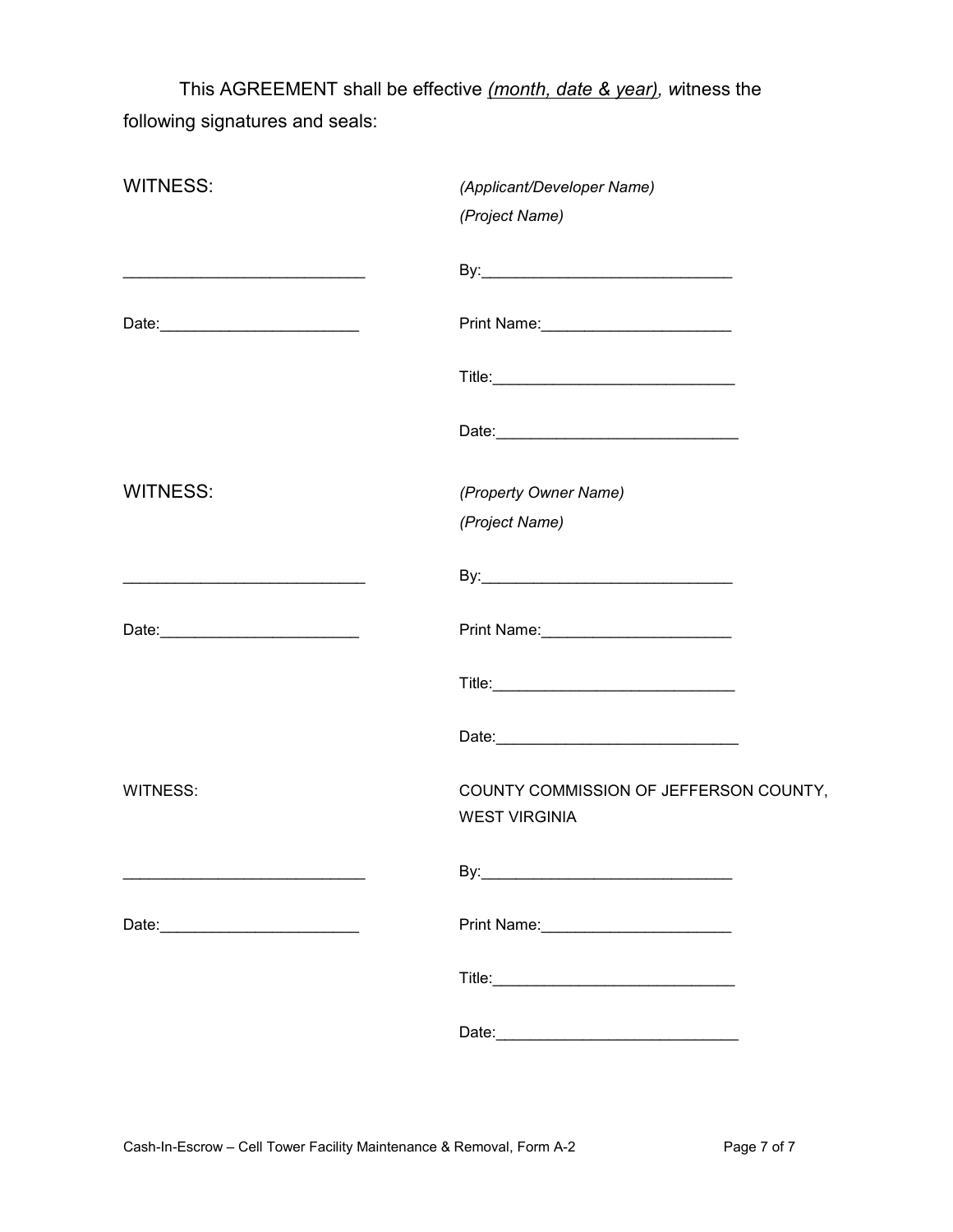#### **Form A-3**

#### **AGREEMENT CELL TOWER FACILITY MAINTENANCE AND REMOVAL BOND** (SURETY / PERFORMANCE BOND)

KNOW ALL MEN BY THESE PRESENTS, that the undersigned, *(Property Owner/Developer Name)*, *(Mailing/Street Address, City, State, Zip Code)*, is held and firmly bound to the COUNTY COMMISSION OF JEFFERSON COUNTY, a West Virginia public corporation with control and supervisory functions over the Jefferson County Planning Commission, in the penal sum of

*\$\_\_\_\_\_\_\_\_\_\_\_\_\_\_\_\_\_\_\_\_\_\_\_\_\_\_\_\_\_\_\_\_\_\_\_\_\_\_\_\_\_ (Dollar amount in figures) \_\_\_\_\_\_\_\_\_\_\_\_\_\_\_\_\_\_\_\_\_\_\_\_\_\_\_\_\_\_\_\_\_\_\_\_\_\_\_\_\_\_(Dollar amount in words)*,

for the maintenance of, and complete removal of the cell tower facility and associated appurtenances in accordance with the Cell Tower Maintenance and Removal Policy, for the payment of which, well and truly to be made, it binds itself, it successors in title and assigns.

The condition of the above obligation is such that, whereas, the Jefferson County Planning Commission has approved and consented to the issuance of Improvement Location Permit(s) for property located on *(describe location of property, lot no., route no., street name, etc.)*, which is to consist of *(generally describe the cell tower facility project)*, with associated cell tower facility site improvements and appurtenances thereto, on *(# of acres)*, more or less; and whereas the improvements required to be made on such project, as allowed by the Jefferson County Improvement Location Permit Ordinance, have not yet been made, which improvements are detailed in Planning Commission File No. *(JCPC file no.)*

NOW THEREFORE, if *(Property Owner/Developer Name)*, the Property Owner and Developer shall well and truly complete the full removal of the cell tower facility, in accordance with the Jefferson County Cell Tower Maintenance and Removal Bond Policy, which is hereby made a part of this agreement, upon the ceasing of operations, or by the surety / performance bond expiration date *(bond expiration date)*, whichever shall come first, and pay all costs attendant thereto, and all done in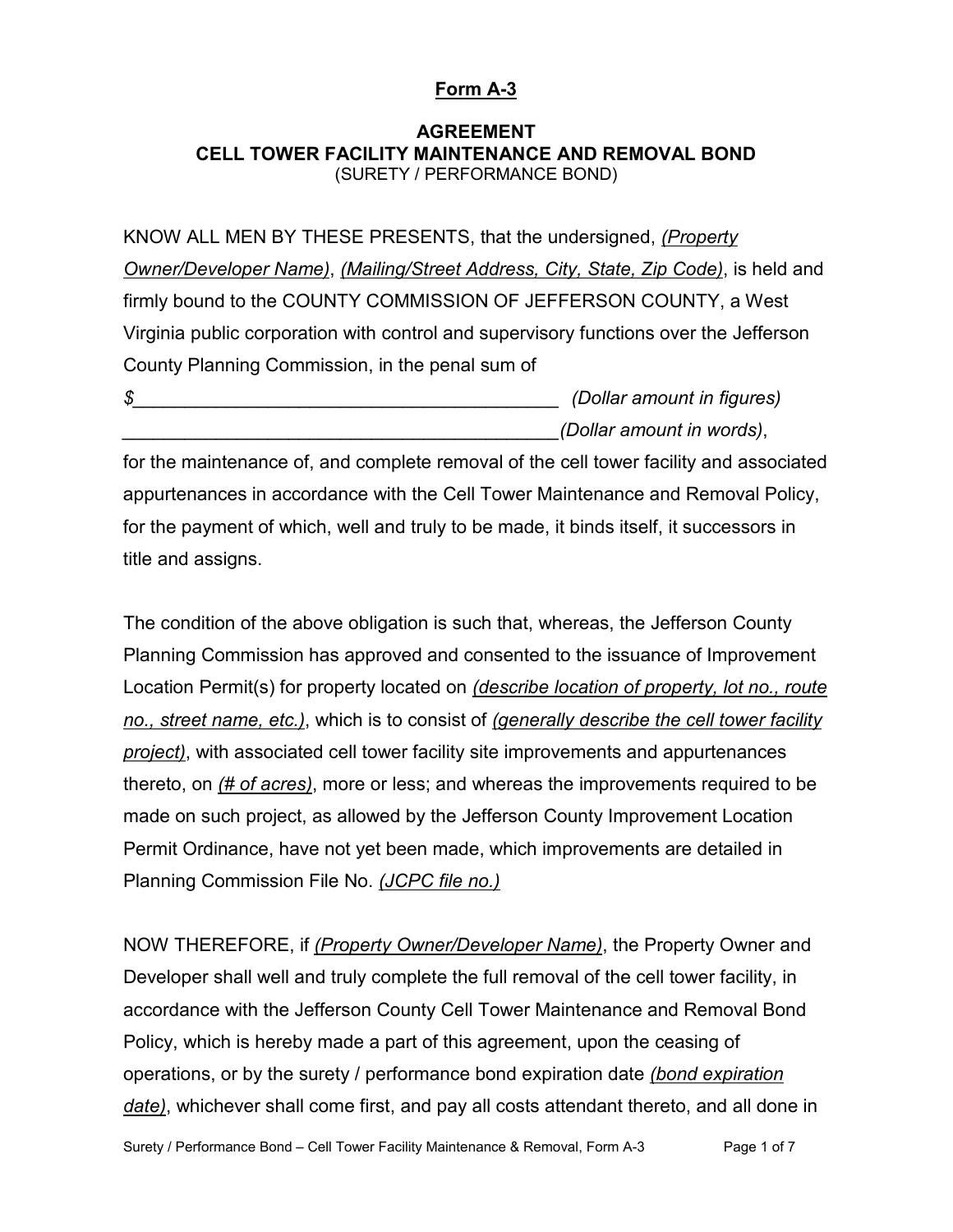compliance with all county, state and federal laws and ordinances, then this bond shall be wholly null and void; otherwise, it shall remain in full force and effect.

#### A. Release of Bond:

The County Commission of Jefferson County, West Virginia, shall execute and deliver to the Maker hereof complete satisfaction of this bond when the same is requested by the Maker hereof, according to the following provisions:

- 1. A complete satisfaction and exoneration shall be granted by the County Commission of Jefferson County upon presentation of evidence by the Maker that all terms and conditions of this bond have been satisfied.
- 2. The County Commission of Jefferson County shall not consent to any satisfaction under provision 1 above until being first provided with a written statement from the County Engineer certifying that the required removal of the cell tower facility has been satisfactorily completed in accordance with the Jefferson County Cell Tower Maintenance and Removal Bond Policy. The Property Owner/Developer shall provide to the County Engineer, upon request, documentation demonstrating the removal and restoration of the in accordance with the Jefferson County Cell Tower Maintenance and Removal Bond Policy.

Furthermore, the County Commission of Jefferson County shall not consent to any satisfaction under provision 1 above, until the Maker has paid the County Commission of Jefferson County all fees for the processing of each bond release request, the review of documentation, and for each site inspection performed by the County Engineer to verify the requirements are met.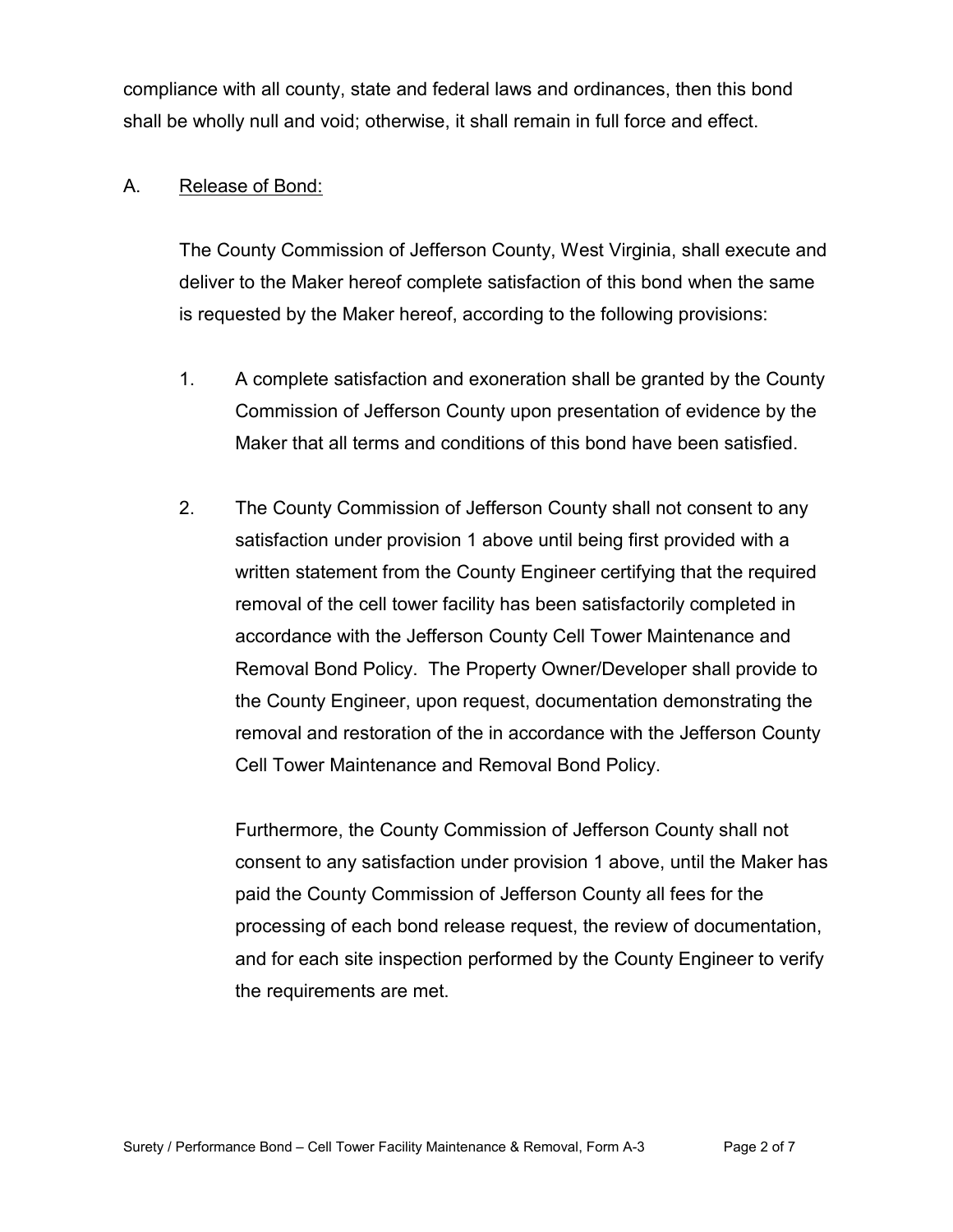#### B. Bond Surety:

The Bond is secured by a Surety / Performance Bond, dated the day of *(Month,Year)*, from *(Surety Company Name)*, *(Mailing Address, City, State, Zip)*, which is on file in the offices of the Jefferson County Department of Engineering, Planning & Zoning. By acceptance of the above surety / performance bond as security, the following conditions shall apply:

- 1. The Surety / Performance Bond shall be in the amount of \$\_\_\_\_\_\_\_\_\_\_\_\_\_ and shall be attached to this Maintenance and Removal Bond Agreement and made a part hereof; and
- 2. The Surety / Performance Bond shall be clearly written to provide the beneficiary with direct and immediate access to the funds upon submission by the beneficiary of a written and signed draft request; and
- 3. A Surety / Performance Bond shall remain in full force and effect as security for this Bond until such time as the Bond is released.

If within ninety (90) days in advance of the Termination Date, the County Commission has not been provided with a performance bond in the place and stead of the Performance Bond under the provisions of the Agreement, the County Commission of Jefferson County, West Virginia, may draw an amount not to exceed one-hundred percent (100%) of the Performance Bond.

4. Signed draft requests against the Surety / Performance Bond will be made by the Jefferson County Commission (beneficiary) for failure on the part of *(Applicant/Developer Name & Cell tower Facility Name)*, to complete the full removal and restoration of the cell tower facility according to the terms of this bond.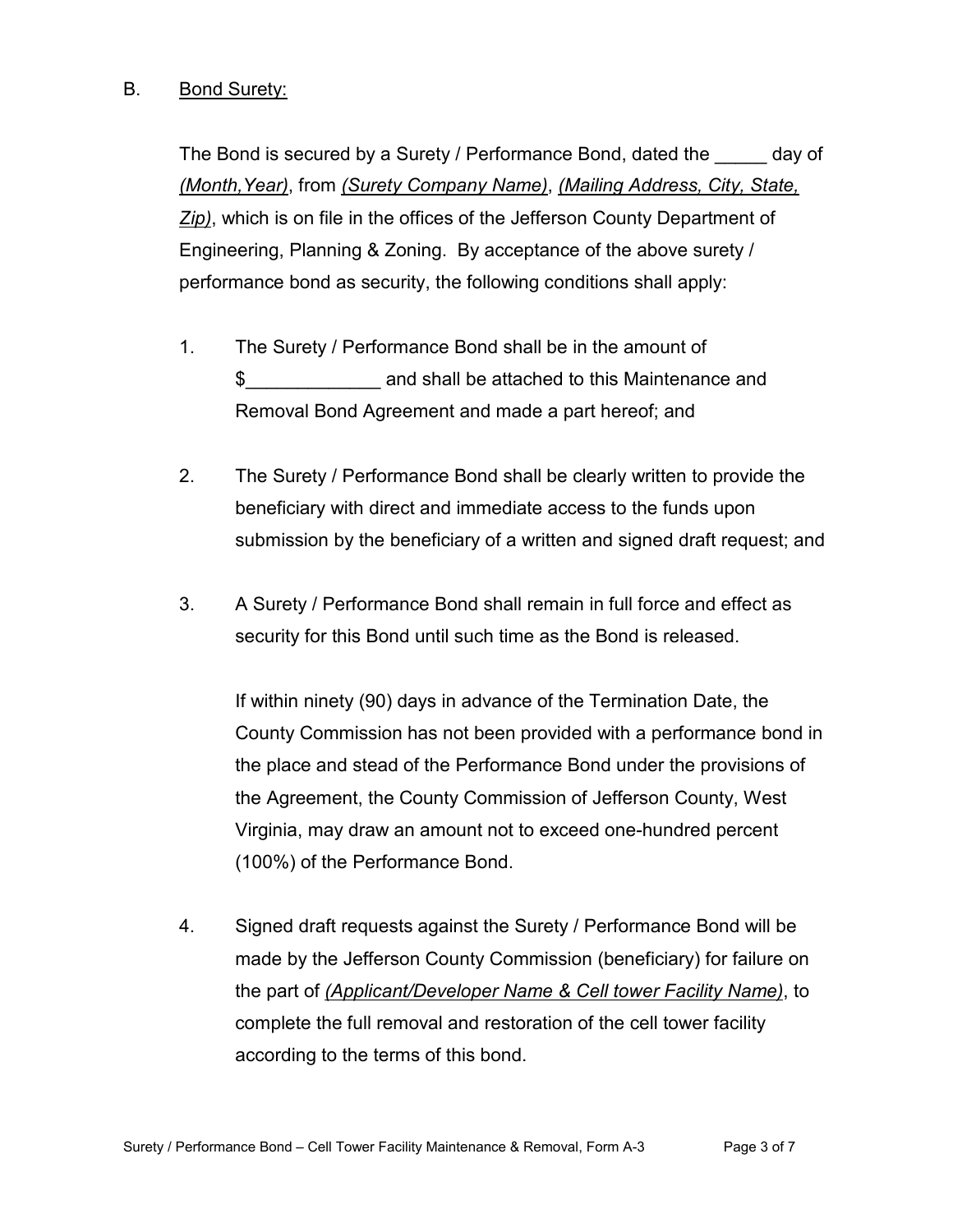5. Drafts made against the Surety / Performance Bond, by the Jefferson County Commission, will be used exclusively for the removal and restorationof the cell tower facility herein required.

#### C. Length of Maintenance & Removal Bond:

The Maintenance and Removal Bond must be in good standing for the life of the facility. The property owner shall insure that the bond is renewed, and that documentation of renewal is provided to the Bonding Administrator a minimum of 90 days prior to the expiration of the current bond.

The Chief County Engineer has the authority to reevaluate the bond amount, if it, in his judgement, the amount no longer is sufficient, due to inflation, or any other increases in associated work. Should the Chief County Engineer determine that the amount must be updated, the Property Owner/Developer shall provide a new surety in the required amount

Failure to provide the renewed surety ninety (90) calendar days prior to expiration of the current surety, shall constitute a default on the bonding agreement and forfeiture of the bond surety.

Failure to provide the renewed surety ninety (90) calendar days prior to expiration of the current surety, shall constitute a default on the bonding agreement and forfeiture of the bond surety.

#### D. Default by the Property Owner and/or Developer:

In accordance with Article 4B of the Zoning Ordinance, failure of the Lessee, Property Owner and/or Developer to meet and/or comply with this Policy may result in the County pursuing legal action pursuant to Article 3, Section 3.3 of the Zoning Ordinance, including legal action to have the Cell Tower Facility, or portions thereof as applicable, removed at the Property Owner's expense. The County may seek to recover its costs, legal fees, and legal expenses incurred to have the facility removed, and the site restored in compliance with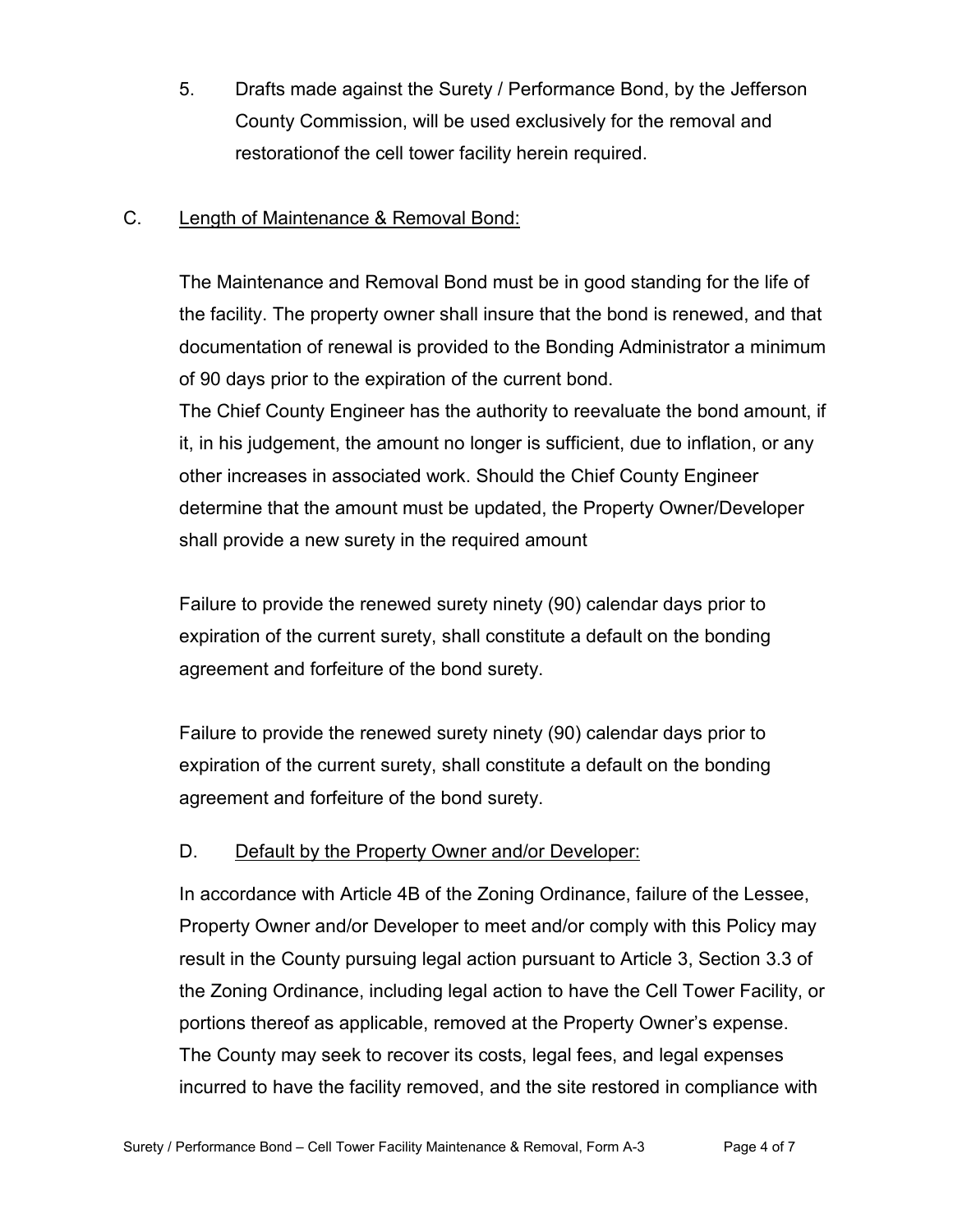this Policy.

The Property Owner/Developer shall begin removal of the cell tower facility site within ninety (90) calendar days of ceasing operations. All work required to remove the cell tower facility site shall be completed within one-hundred and eighty (180) calendar days. Time is of the essence and failure to begin removal of the site, and/or finishing the work within the required time limits, shall constitute a default under the bonding agreement.

In the event the Property Owner/Developer defaults on their obligation to begin and/or complete the required removal work, the County Commission may "callin" the bond and use the surety funds to remove the tower and associated appurtenances, and restore the site. All costs incurred by the County shall be recoverable and shall be valid charges against the surety. This includes, but is not limited to, all materials, equipment and labor costs, construction/demolition costs, administrative costs, engineering and construction management fees, legal fees, and insurance; and shall include costs incurred for both in-house and/or contracted services.

The County's financial obligation, with regard to the removal and restoration of the site, shall be limited to the amount of the surety funds available. The County shall not be obligated to fund any portion of the cost for the removal of a cell tower facility even if there are insufficient surety funds. The Property Owner and Developer shall assume all liability for all the costs.

The county commission shall have the right to place a lien on the property for any removal and restoration expenses not recouped from the surety funds by them; and/or to take legal action under the laws of West Virginia to recoup any costs from the Property Owner. The laws of the State of West Virginia shall take precedent and shall apply to all matters under the agreement.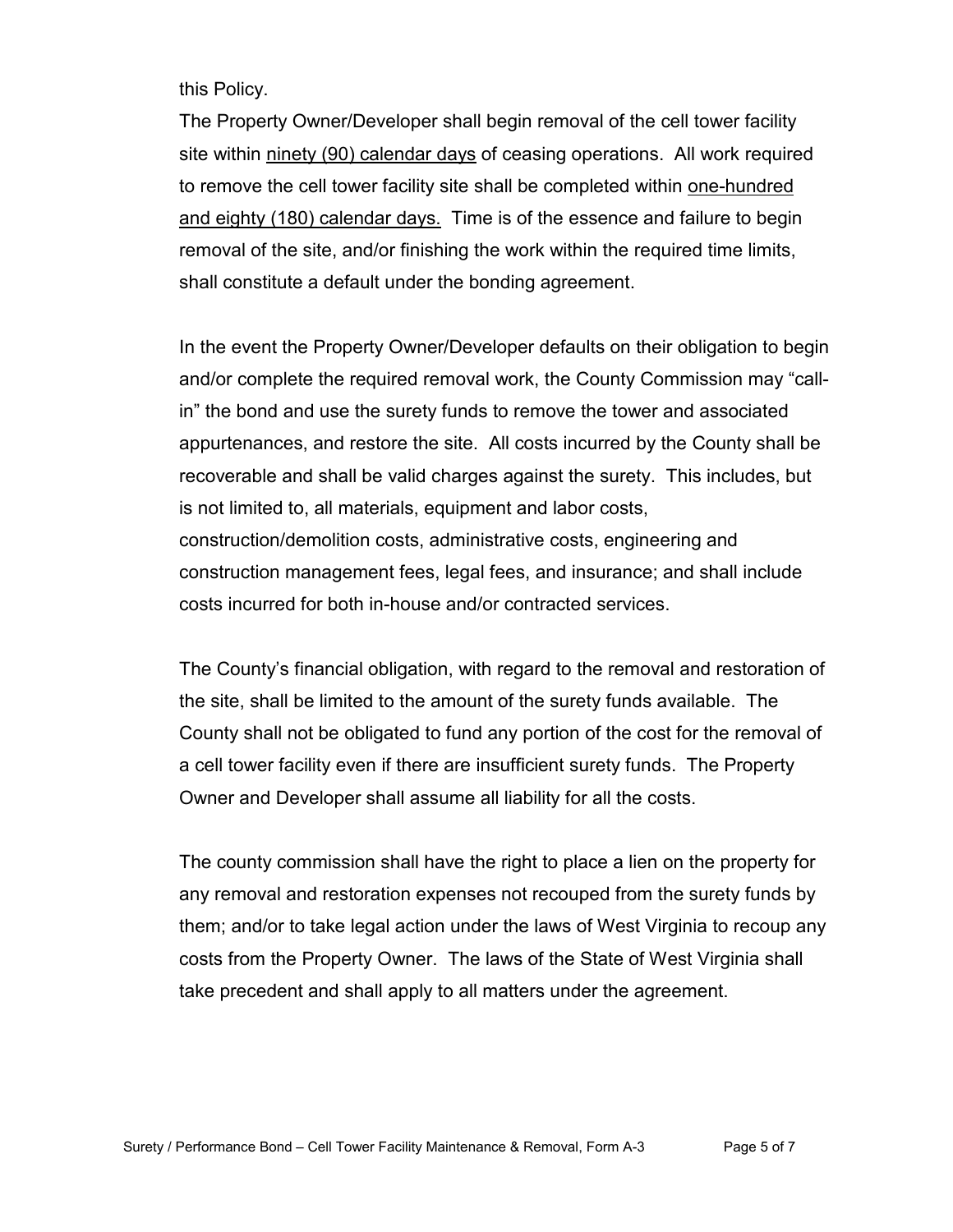#### E. Indemnification:

The Property Owner and Developer shall be required to indemnify, defend and hold harmless the Jefferson County Commission and its officers, directors, employees and/or agents from any action against them arising out of this Agreement and/or the removal of the cell tower facility, including by a thirdparty. The Property Owner and Developer shall bear all reasonable costs for legal defense against such actions.

#### F. Severability:

Any provision or part of the Agreement documents held to be void or unenforceable under any Law or Regulation shall be deemed stricken, and all remaining provisions shall continue to be valid and binding upon the Property Owner and Developer, who agree that the Agreement documents shall be reformed to replace such stricken provision or part thereof with a valid and enforceable provision that comes as close as possible to expressing the intention of the stricken provision.

The Agreement shall supersede all prior or contemporaneous negotiations, commitments, agreements, writings or policy with respect to the subject matter hereof.

#### G. Successors and Assigns:

The Property Owner and Developer each binds itself, its partners, successors, assigns, and legal representatives to the other party hereto, its partners, successors, assigns, and legal representatives in respect to all covenants, agreements, and obligations contained in this Agreement.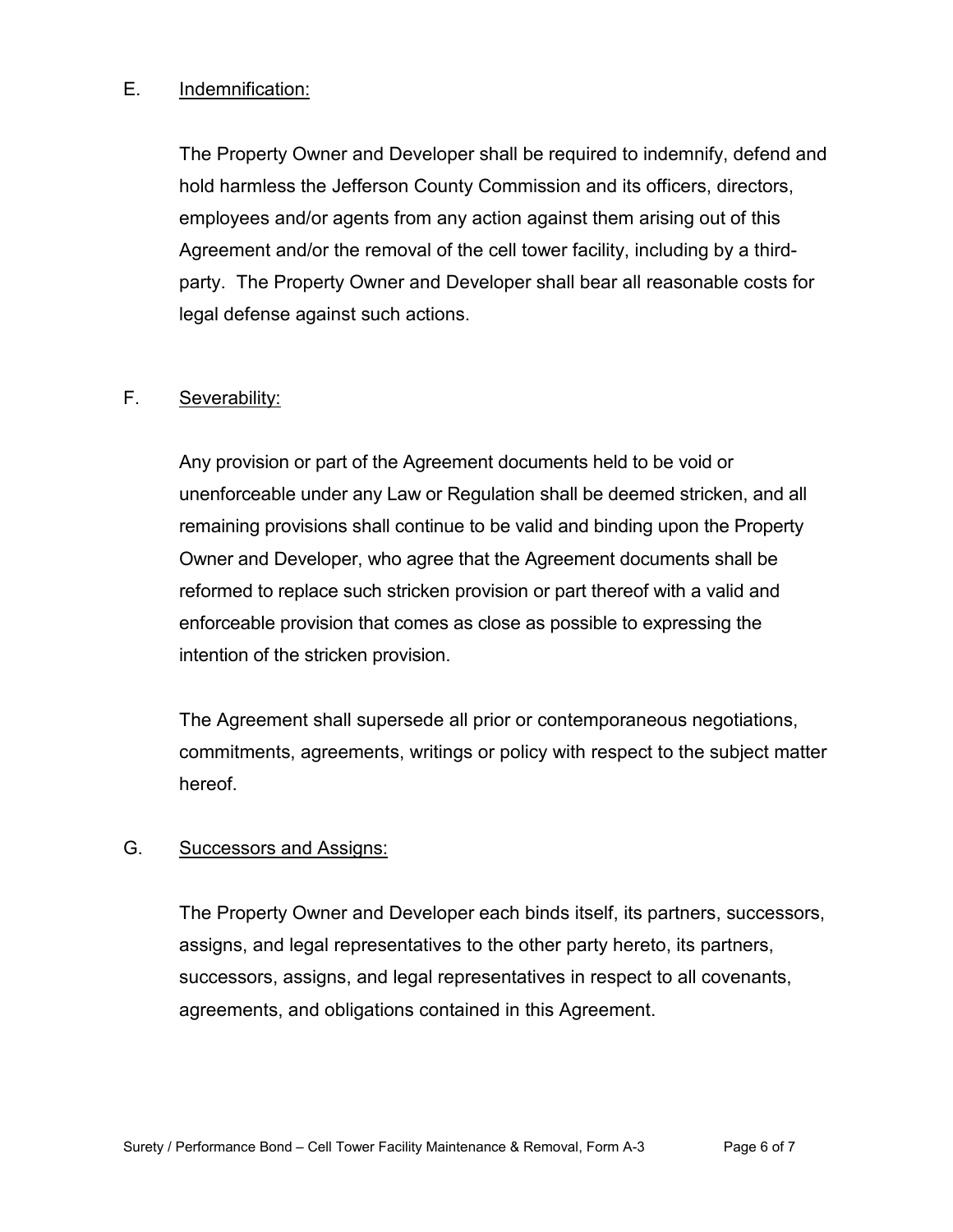This AGREEMENT shall be effective *(month, date & year), w*itness the following signatures and seals:

| <b>WITNESS:</b>                           | (Applicant/Developer Name)<br>(Project Name)                   |
|-------------------------------------------|----------------------------------------------------------------|
|                                           |                                                                |
|                                           |                                                                |
|                                           |                                                                |
|                                           |                                                                |
| <b>WITNESS:</b>                           | (Property Owner Name)                                          |
|                                           | (Project Name)                                                 |
|                                           |                                                                |
| Date: 2004                                |                                                                |
|                                           |                                                                |
|                                           |                                                                |
| <b>WITNESS:</b>                           | COUNTY COMMISSION OF JEFFERSON COUNTY,<br><b>WEST VIRGINIA</b> |
|                                           |                                                                |
| Date: <u>____________________________</u> |                                                                |
|                                           |                                                                |
|                                           |                                                                |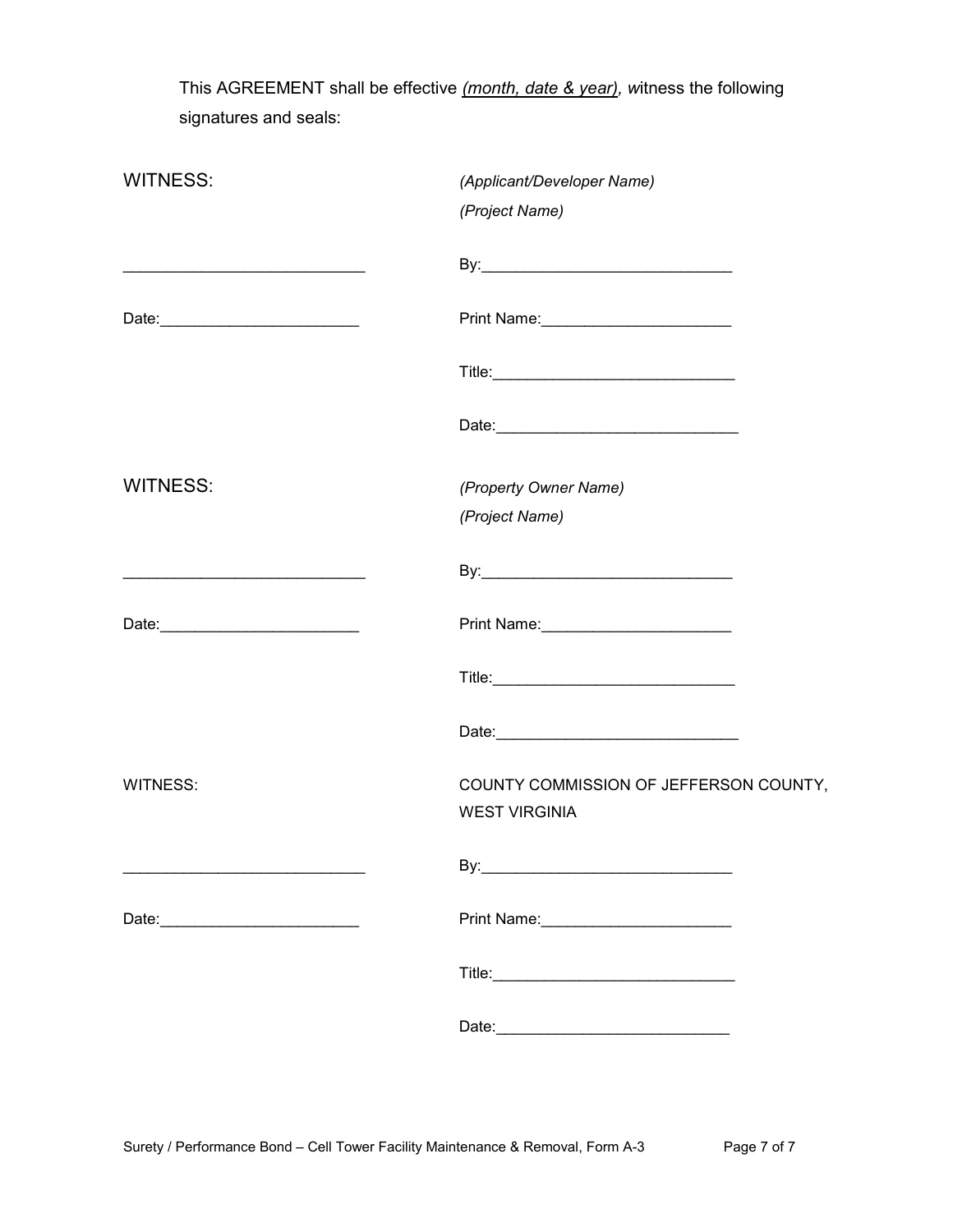# Appendix B

# Bond Surety Forms

| Form<br>No.                                  | <b>Surety Type</b>             | <b>Project Type</b>            |
|----------------------------------------------|--------------------------------|--------------------------------|
|                                              |                                |                                |
| <b>Irrevocable Letter of Credit</b><br>$B-1$ |                                | <b>Cell Tower Facility</b>     |
|                                              |                                | <b>Maintenance and Removal</b> |
|                                              |                                | <b>Cell Tower Facility</b>     |
| Cash-in-Escrow<br>$B-2$                      | <b>Maintenance and Removal</b> |                                |
| $B-3$                                        | <b>Performance/Surety Bond</b> | <b>Cell Tower Facility</b>     |
|                                              |                                | <b>Maintenance and Removal</b> |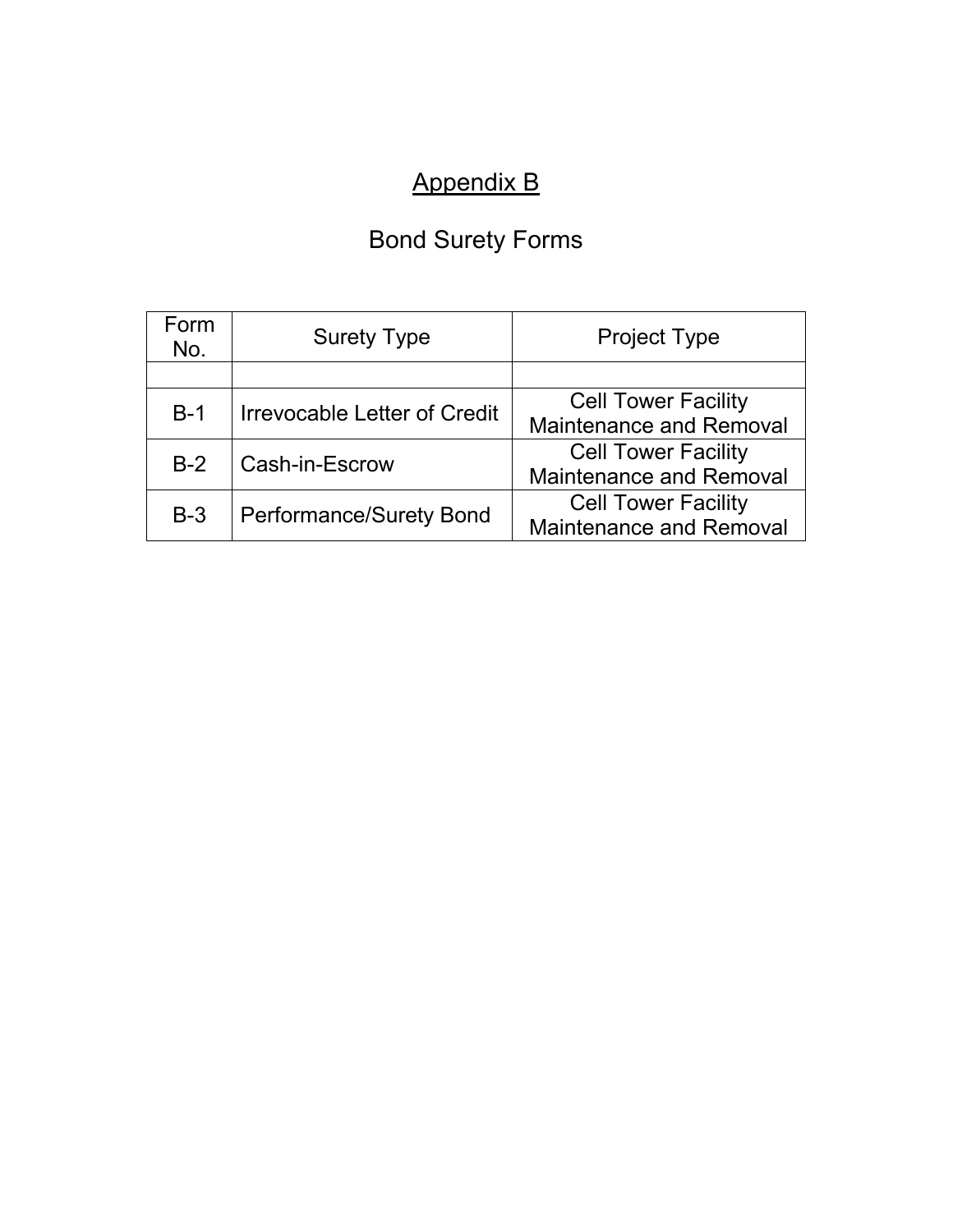#### **Form B-1**

**(Irrevocable Letter-of-Credit – Cell Tower Facility Maintenance and Removal)** *Bank Name Address Telephone Number*

#### *Date*

County Commission of Jefferson County 110 East Washington Street P.O. Box 250 Charles Town, WV 25414

Re: Irrevocable Letter-of-Credit #  $\overline{a}$  Amount \$

Dear Jefferson County Commission:

By this letter, *(Bank Name)* hereby establishes an Irrevocable Letter-of-Credit, No. \_\_\_\_\_\_\_\_\_\_\_\_\_, and authorizes you to draw on us for the account of *(Project Name/Borrower)* \_\_\_ up to an aggregate amount of  $\overline{a}$ , subject to the terms and conditions stated herein.

Draws under this Letter-of-Credit are available by your draft presented to our Bank at its *(Bank's Location)*, on or before its expiration on *(January 15th or July 15th of a given year)*, and accompanied by the following documents:

- 1. A certification executed and signed by a duly authorized member of the County Commission of Jefferson County, West Virginia, that *(Project Name/Borrower)* has failed to perform its obligation under, and according to, the terms of that certain cell tower facility Maintenance and Removal Bond Agreement, attached hereto and made a part hereof; and
- 2. The original Letter-of-Credit.

We hereby agree that drafts under and in compliance with the terms of this Letter-of-Credit will be duly honored if presented as aforesaid on or before it expiration *on (January 15th or July 15th of a given year)*.

Except as otherwise stated herein, this credit is subject to the Uniform Commercial Code and shall be construed under the laws of the State of West Virginia. Any draft upon this Letter-of-Credit shall be marked "Drawn under *(Bank Name)* Letter-of-Credit" for *(Project Name/Borrower)* dated *(Date of Letter-of-Credit)*.

Letter-Of-Credit – Cell Tower Facility Maintenance & Removal, Form B-1 Page 1 of 1 Very Truly Yours, *(Bank Name) (Signature of Bank Officer) (Type Bank Officer's Name& Title) (Date)*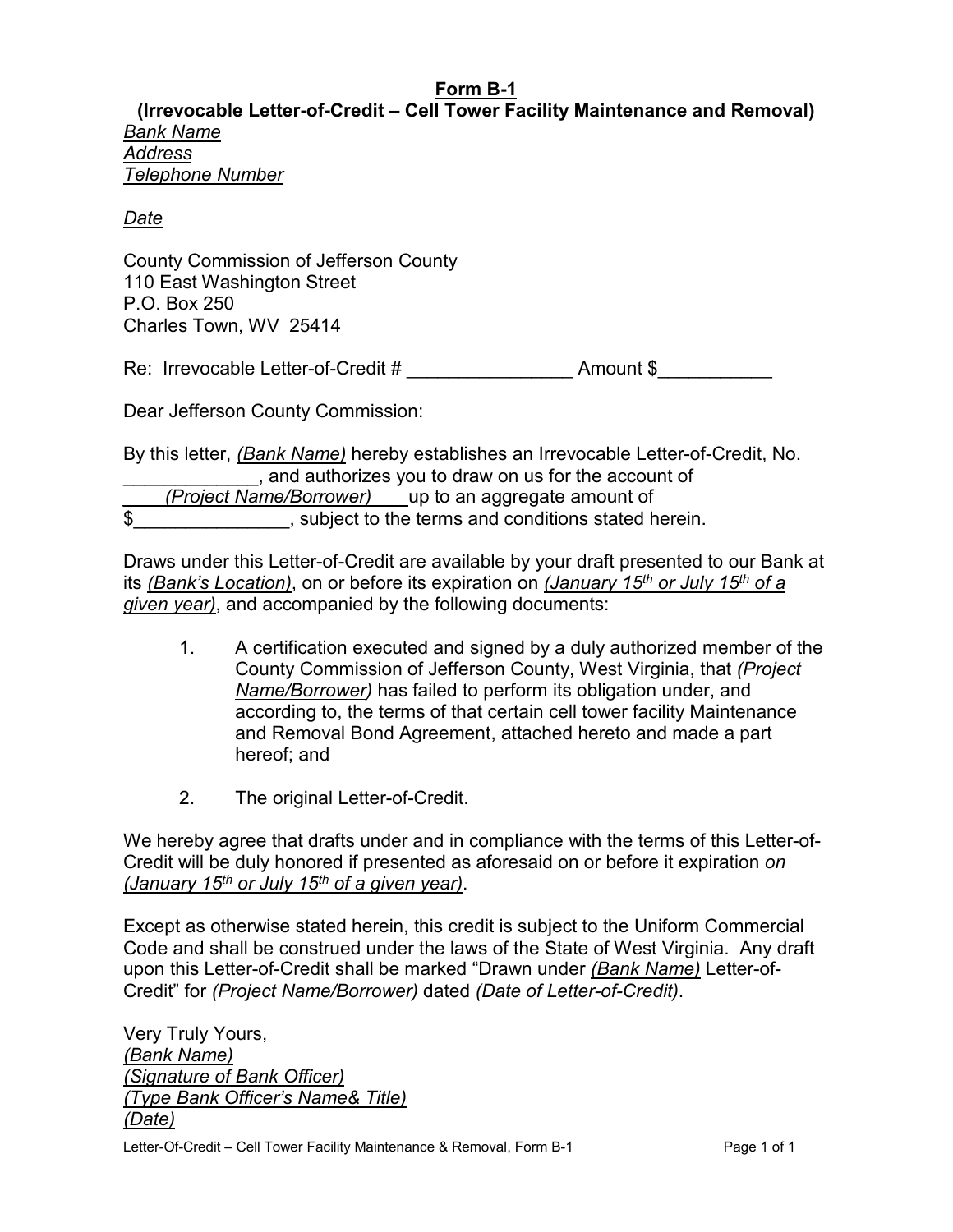#### **Form B-2 (Cash-in-Escrow – Cell Tower Facility Maintenance and Removal)**

#### ESCROW AGREEMENT

THIS AGREEMENT dated this day of *(Month, Year)*, by and between (*Owner/Developer Name)*, having their address at *(Mailing/Street Address)*, *(City)*, *(State)*, *(Zip Code)*, party of the first part, and *(Bank Name)*, *(Mailing/Street Address)*, *(City)*, *(State)*, *(Zip Code)*, as Escrow Agent for the County Commission of Jefferson County, West Virginia, party of the second part.

WITNESSETH that the party of the first part has this day deposited with the party of the second part the sum of *(Dollar Amount in Words)*, (*Dollar Amount in Figures*), as security for its undertaking to complete the cell tower facility Maintenance and Removal, as required under the Jefferson County Maintenance and Removal Bond Policy, to serve the *(Site Plan Name)*, as more particularly described in Planning Commission File *(JCPC file no)*. This construction is to be subject to the supervision and approval of the County Commission of Jefferson County acting by and through the Jefferson County Engineering Department. Construction must be completed by *(required completion date)*.

The parties hereto agree that the escrow agent shall hold the respective funds as security for the performance of said undertakings by the party of the first part, and that respective funds may not be released to the party of the first part without the approval in writing of the County Commission of Jefferson County.

In case of default, the escrow agent shall be obliged to turn over to the County Commission of Jefferson County the escrowed funds or any part thereof, for the completion of the required removal and restoration of the tower facility and apputenances.

| ATTEST:                | (Owner/Developer Name) |
|------------------------|------------------------|
|                        |                        |
| DATE: ___________      |                        |
|                        |                        |
|                        |                        |
| ATTEST:                | (Bank Name)            |
|                        |                        |
| DATE: _____________    | PRINT NAME:            |
| <b>AFFIX BANK SEAL</b> |                        |
|                        | DATE:                  |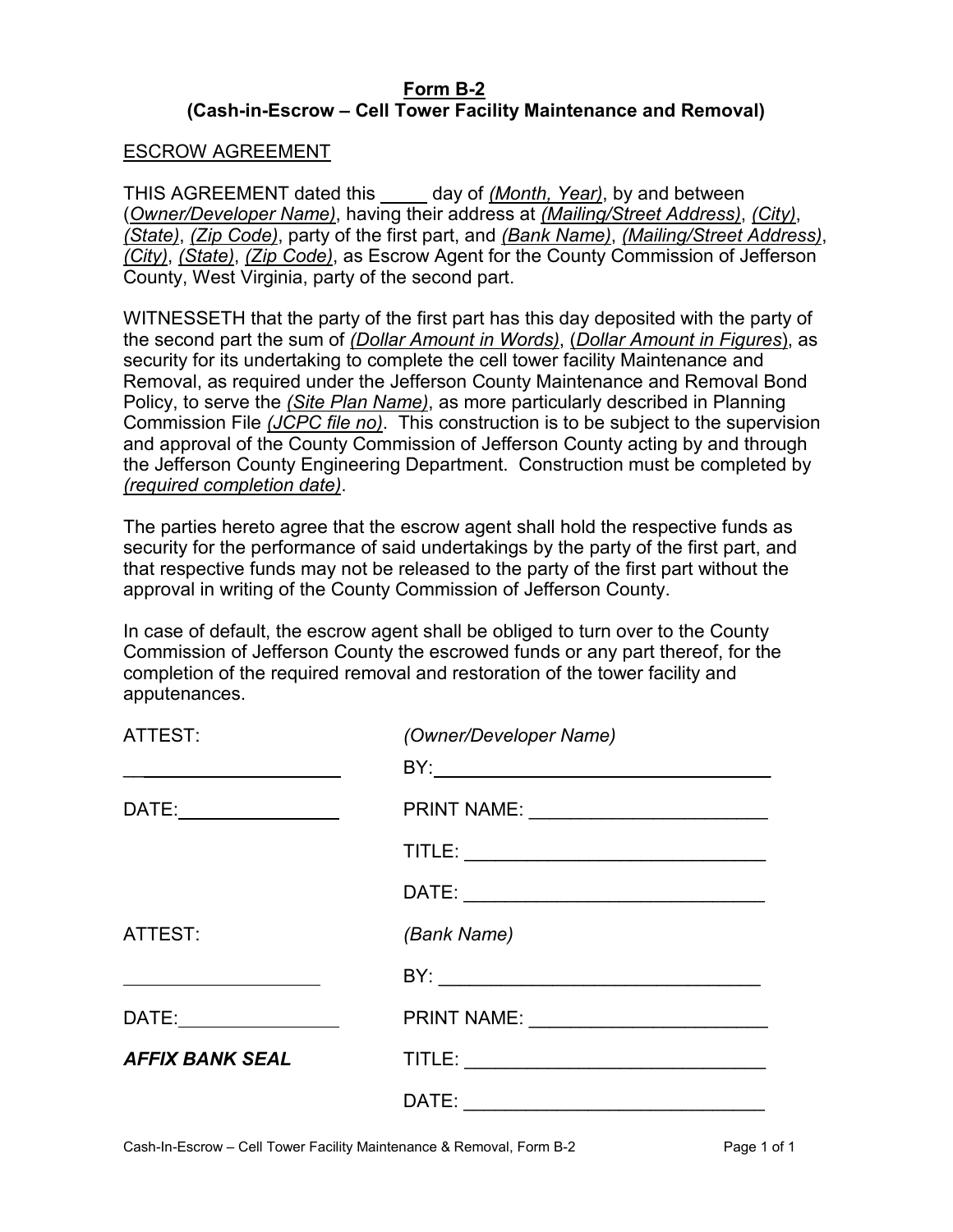### **Jefferson County, West Virginia Cell Tower Facility Maintenance and Removal PERFORMANCE/SURETY BOND INSTRUCTIONS**

- 1. The following forms shall be used when a performance/surety bond is used. There shall be no deviation from this form without written approval of Jefferson County Commission or the County Administrator.
- 2. The full legal name, business address, and telephone number of both the Principal(s) and Surety(ies) shall be inserted in the spaces designated "Principal" and "Surety" on the face of the form. The Bond shall be signed by the person authorized to act on behalf of the Principal and the Surety. Where such person is signing in a representative capacity (e.g., an attorney-in-fact), but is not a member of the firm, partnership, or joint venture, or an officer of the corporation involved, evidence of his authority shall be furnished. For a power-of-attorney from a surety company to execute bonds, a certified copy of such power-of-attorney shall be submitted.
- 3. Surety, Fidelity, and Insurance Companies executing the Bond shall be licensed to transact business in West Virginia by the West Virginia Insurance Commissioner. The surety provider shall provide to the County Commission of Jefferson County, the Obligee, a "Certificate of Good Standing" from the West Virginia Offices of the Insurance Commissioner. If the Surety Company was not organized under the laws of West Virginia, the bond must be countersigned by a resident agent licensed in West Virginia. The Company must have an A.M. Best rating of "A-", or better, with a Financial Size Category (FSC) of "VI" , or higher.
- 4. The name of each person signing this Bond must be typed or legibly printed in the space provided.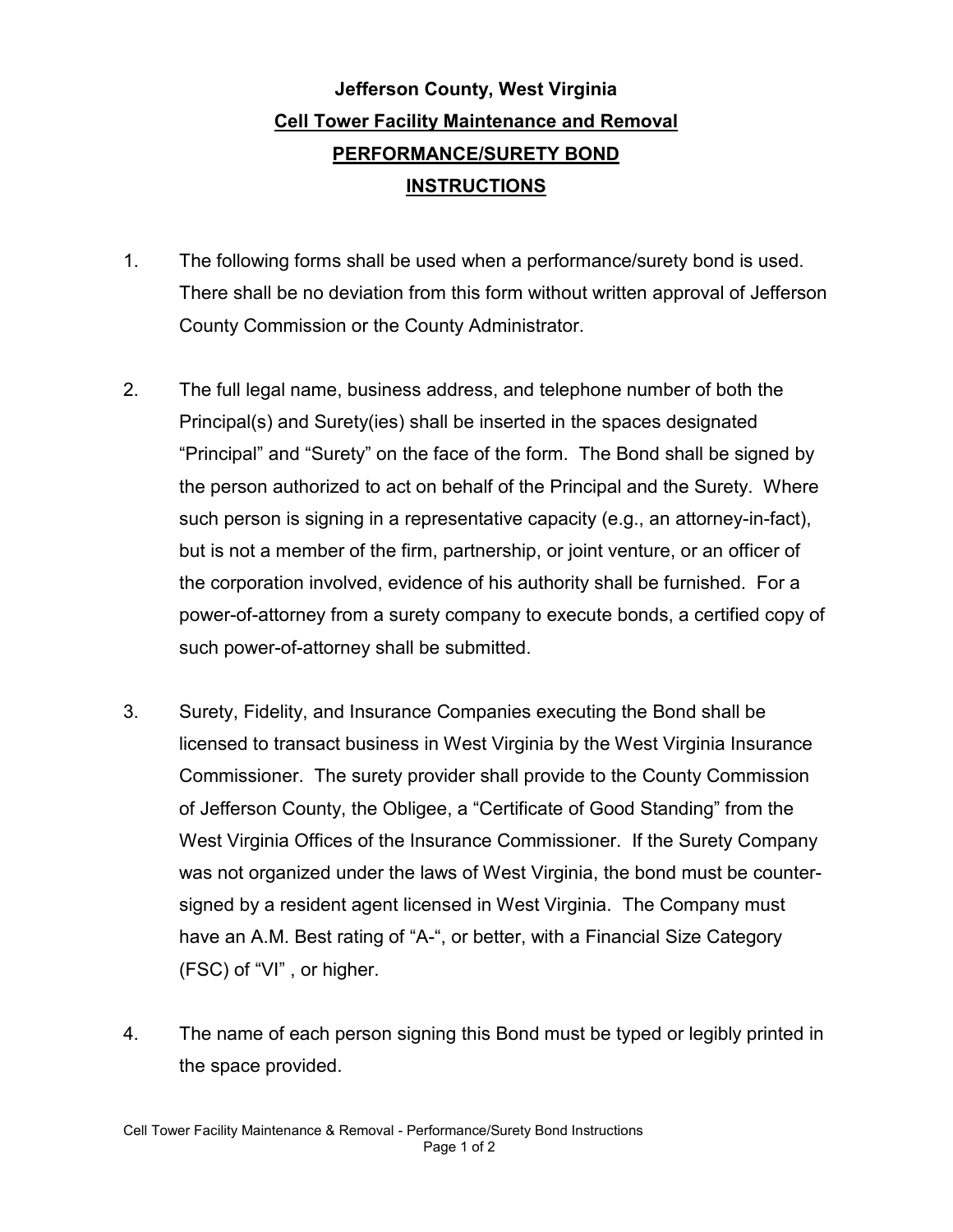- 5. The "DATE BOND EXECUTED", as shown on the face of the Bond, must be the same as, or later than, the Bond Agreement that the Surety Bond secures.
- 6. The performance bond shall be submitted to:

Jefferson County Engineering Department P.O. Box 716 116 East Washington Street Charles Town, WV 25414

Attention: Bonding Administrator

Phone: 304-728-3257

#### **(Remainder of Page Intentionally Left Blank)**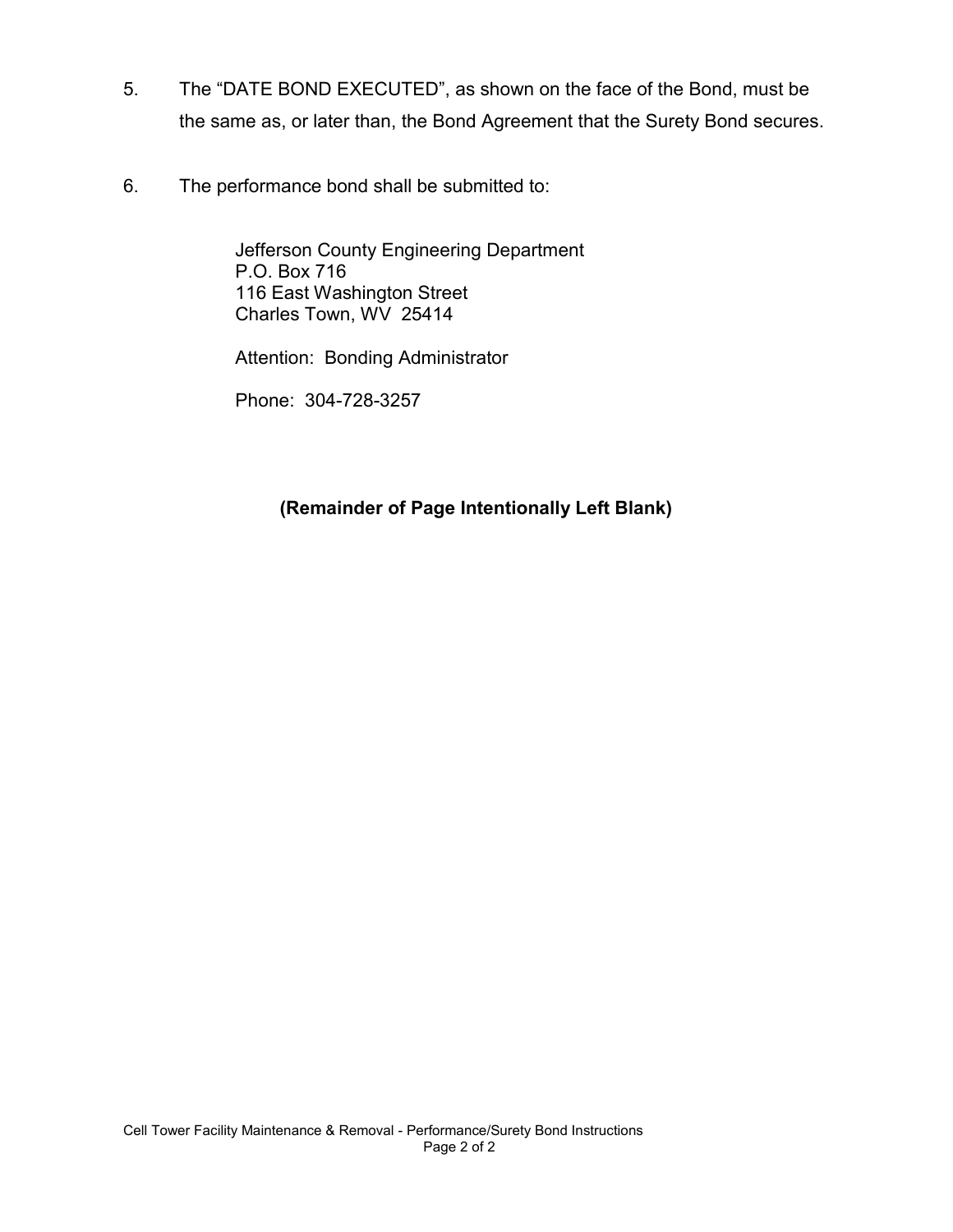#### **Form B-3**

### **Jefferson County, West Virginia**

### **Performance/Surety Bond**

(Cell Tower Facility Maintenance & Removal)

| <b>BOND NO.</b>                                                                                                                   | DATE BOND EXECUTED:                                                                                                                                                                                                  |  |
|-----------------------------------------------------------------------------------------------------------------------------------|----------------------------------------------------------------------------------------------------------------------------------------------------------------------------------------------------------------------|--|
| PRINCIPAL(S)/CO-PRINCIPAL(S):<br>(Legal Name(s), Status, Business Address(es)<br>and Phone Numbers)                               | TYPE OF ORGANIZATION: (check one)<br>) Individual<br>) Partnership or Joint Venture<br>) Limited Liability Company<br>) Corporation<br>) Other (specify) $\frac{1}{2}$<br>STATE OF INCORPORATION OR<br>ORGANIZATION: |  |
| (Hereinafter "Principal" whether one or more than one)<br>SURETY(IES):<br>(Name(s), Business Address(es) and Phone<br>Numbers)    | <b>SUM OF BOND:</b><br><b>Bond Amount in Dollar Figures</b><br>Million(s)<br>Thousand(s)<br>Hundred(s)<br>\$<br><b>Bond Amount in Words</b>                                                                          |  |
| A.M. Best Rating__________________<br>A.M. Best F.S.C. __________________<br>(Herein after "Surety" whether one or more than one) | JCPC Project File No. __________________                                                                                                                                                                             |  |

Jefferson County – Cell Tower Facility Maintenance & Removal **Page 1 of 5** *(Subdivision/Project Name, JCPC File No. xx-xx)*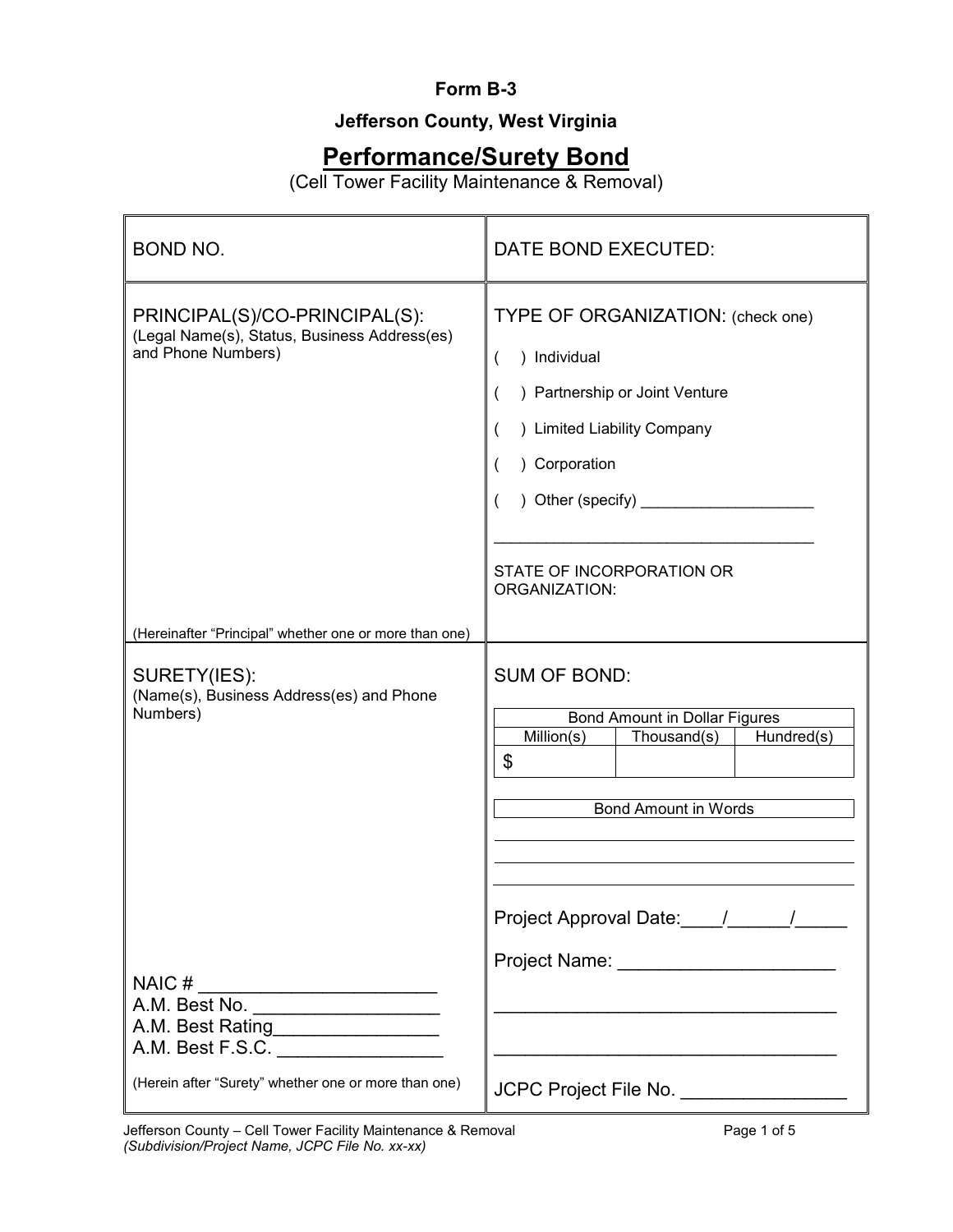KNOW ALL MEN BY THESE PRESENTS, that, we, the Principal and Surety hereto recite and declare that:

- 1. We are held and firmly bound to the Obligee, the County Commission of Jefferson County, West Virginia (herein after called "County"), a political subdivision of the State of West Virginia, in the sum written above in lawful money of the United States of America, to be paid to the County, its successors or assigns, for the payment whereof Principal and Surety bind themselves, their heirs, executors, administrators, successors, and assigns, jointly and severally, firmly by this Bond.
- 2. The condition of this Bond is that if the Principal shall in every respect discharge its obligations under the project identified above and satisfactorily complete the required maintenance and removal of the cell tower facility and appurtenances, as required by law and in accordance with the Maintenance and Removal Bond Policy, and any permits, all by the surety / performance bond expiration date *(bond expiration date)*, then this Bond shall be null and void; otherwise, this Bond shall remain in full force and effect until discharged in accordance with its terms, as determined by the County. This Bond shall only be terminated upon written release by the County Commission of Jefferson County, stating that the Principal/Developer has well and truly performed and fulfilled the obligations required under the Maintenance and Removal Bond Policy and this Bond.
- 3. If Principal fails to complete its obligations, the County shall notify the Principal and Surety that they are in default. If such obligations are not then completed by the Principal and Surety within fifteen (15) days after notification by the County, the Surety shall pay the full penal sum amount of the Bond to the County within thirty (30) days of the initial notification referenced above. Payment by the Surety shall not be conditional on suit by the County. The County may extend the time period for completion of the Principal's and Surety's obligations; any time extension granted shall be in writing.
- 4. Surety expressly Waives any right to receive notice of, review, or approve any revisions to the approved project plans, and no such revision shall in any way affect the obligation of the Surety under this Bond.
- 5. In the event that any suit, action, or proceeding is brought by the County in order to enforce the provisions of this Bond, it is expressly agreed and understood that, regardless of when the breach of the underlying project obligations occurs, or the breach of this Bond occurs, the measure of damages recoverable shall be computed as the costs of completion or correction, or both, of the work required to be completed under the project, (1) at the time the work is actually completed and/or corrected to local and state approval and acceptance, or (2) at the time of final judgment of a court of competent jurisdiction; it is further expressly agreed and understood that the measure of damages shall include expenses attributable, but not limited to,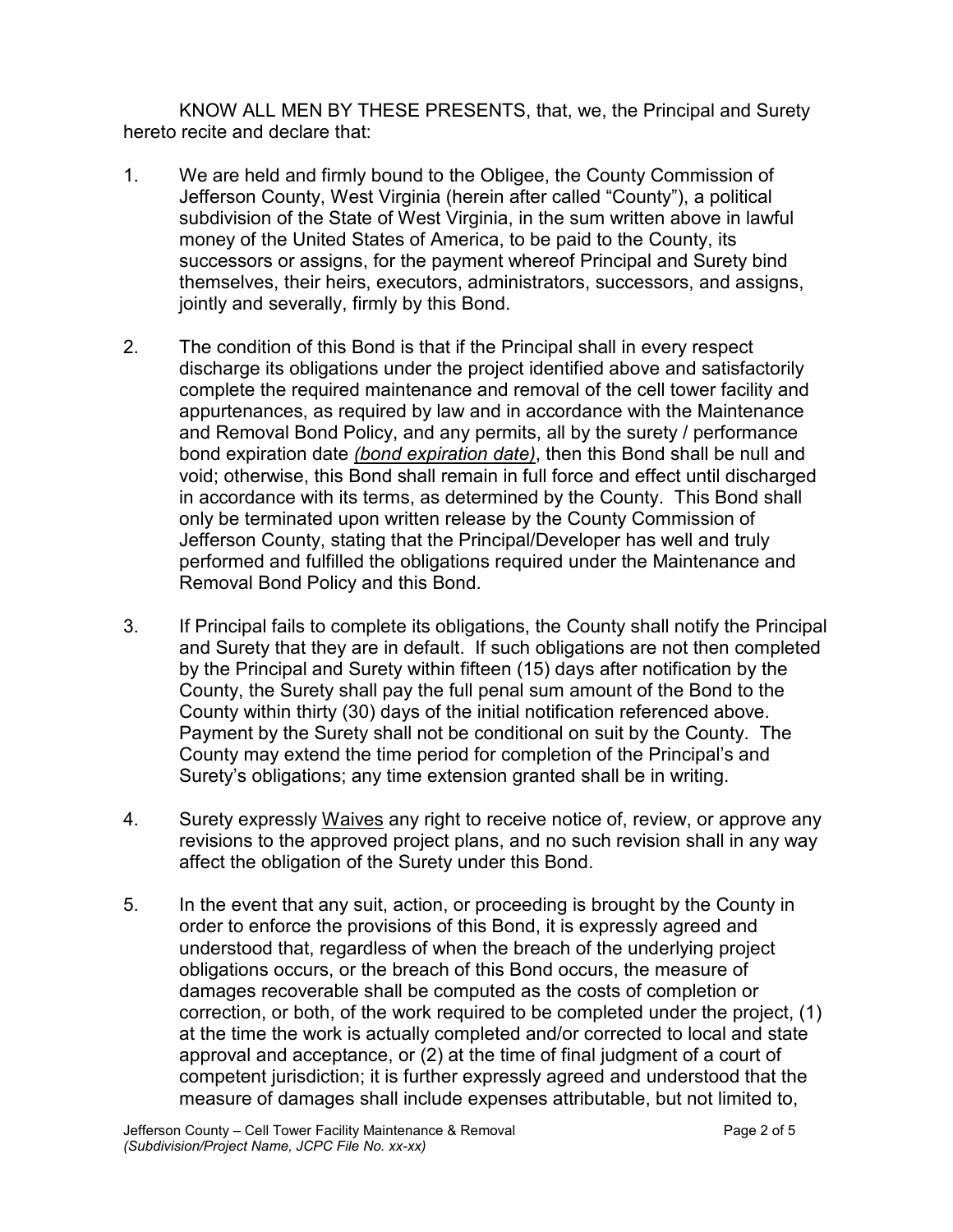administrative costs, litigation costs, attorney's fees, maintenance costs, deterioration, inflation, and any cost increases arising from delay occasioned by litigation, action, or proceedings necessary to enforce the provision of this Bond.

- 6. Nothing in the Bond shall be construed as creating an obligation upon the County to pay for the completion or correction of the work guaranteed under the provisions of this Bond.
- 7. By signatures, hereto, the Principal and the Surety do hereby expressly Waive any objection that they, or either of them, might interpose in the authority of the County to require each and every provision of the foregoing Bond.

#### **(Remainder of This Page Intentionally Left Blank. Signature Page Follows)**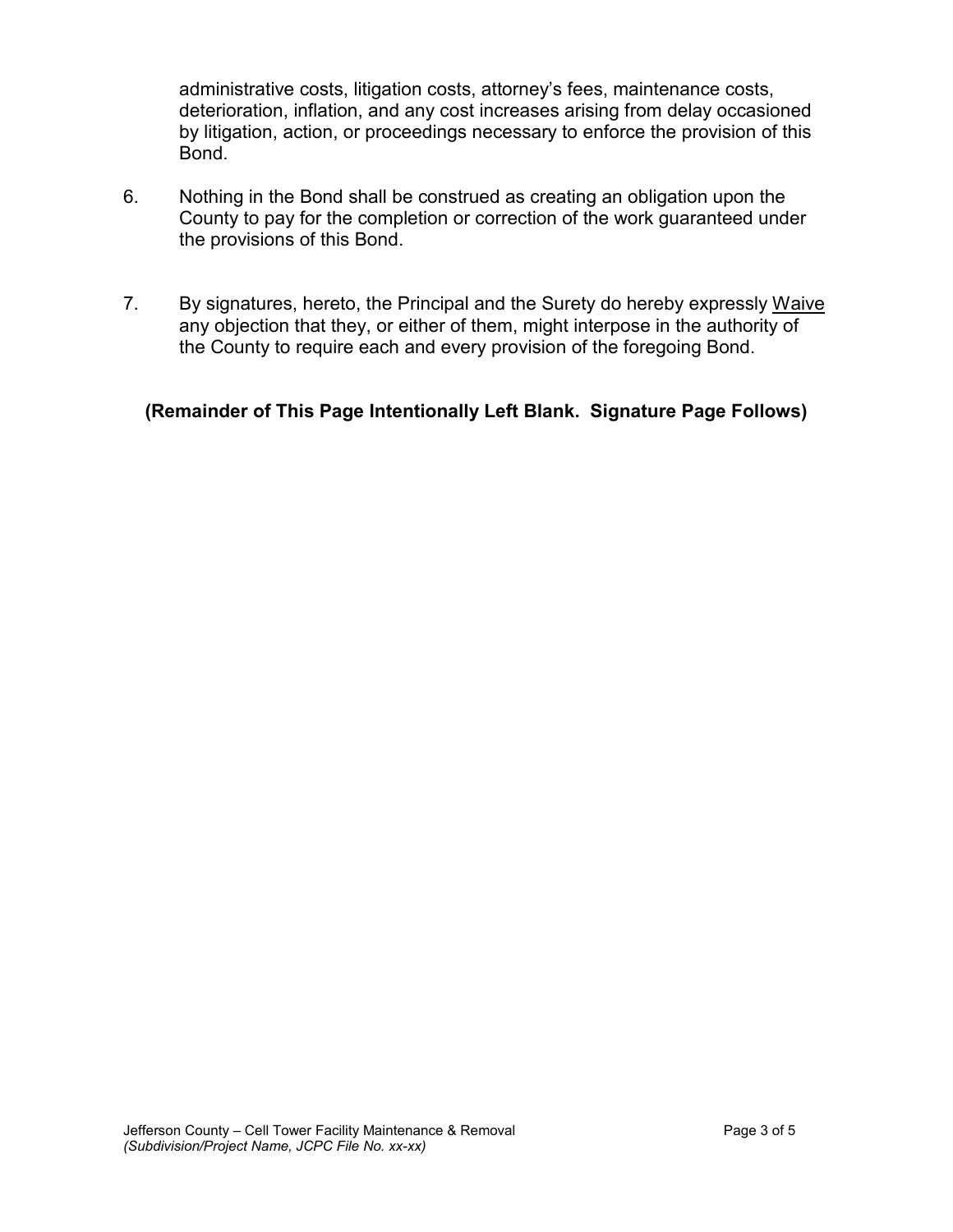BOND NO. \_\_\_\_\_\_\_\_\_\_\_\_\_\_\_

IN WITNESS WHEREOF, the parties hereto have caused this BOND to be executed under the Seal as of the day and year on the date set forth above.

| PRINCIPAL / CO-PRINCIPAL |                                                                                    |        |  |
|--------------------------|------------------------------------------------------------------------------------|--------|--|
|                          |                                                                                    |        |  |
|                          |                                                                                    | (SEAL) |  |
| NAME:<br>TITLE:          | (Typed)<br>(Typed)                                                                 |        |  |
|                          |                                                                                    |        |  |
| NAME:<br>TITLE:          | (Typed)<br>(Typed)                                                                 |        |  |
|                          | (Notary Certification Shall Be On The Same Page As The Signatures Being Notarized) |        |  |
|                          | STATE OF ____________________, COUNTY OF _________________________, to wit:        |        |  |
|                          |                                                                                    |        |  |
|                          | State and County aforesaid, do hereby certify that _____________________________   |        |  |
|                          |                                                                                    |        |  |
|                          | whose names are signed to the foregoing, this day personally appeared before me in |        |  |
|                          | my State and County aforesaid and acknowledged their signatures above (and the     |        |  |
|                          | Corporate Seal as the genuine Seal of the said corporation).                       |        |  |
|                          | Given under my hand this ______ day of __________, 20_____.                        |        |  |

My Commission Expires: \_\_\_\_\_\_\_\_\_\_\_

Jefferson County – Cell Tower Facility Maintenance & Removal **Page 4 of 5** Page 4 of 5 *(Subdivision/Project Name, JCPC File No. xx-xx)*